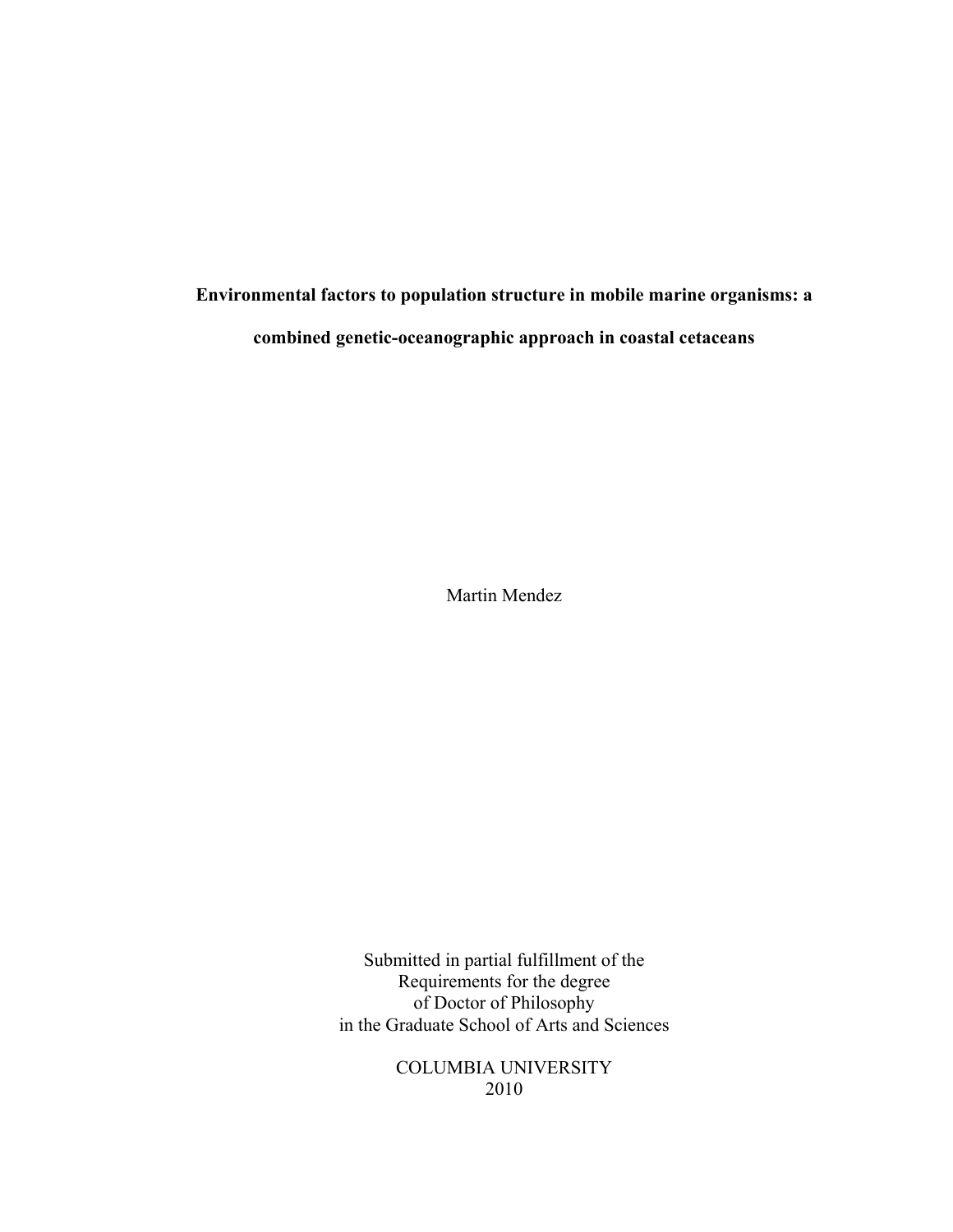© 2010

Martin Mendez

All Rights Reserved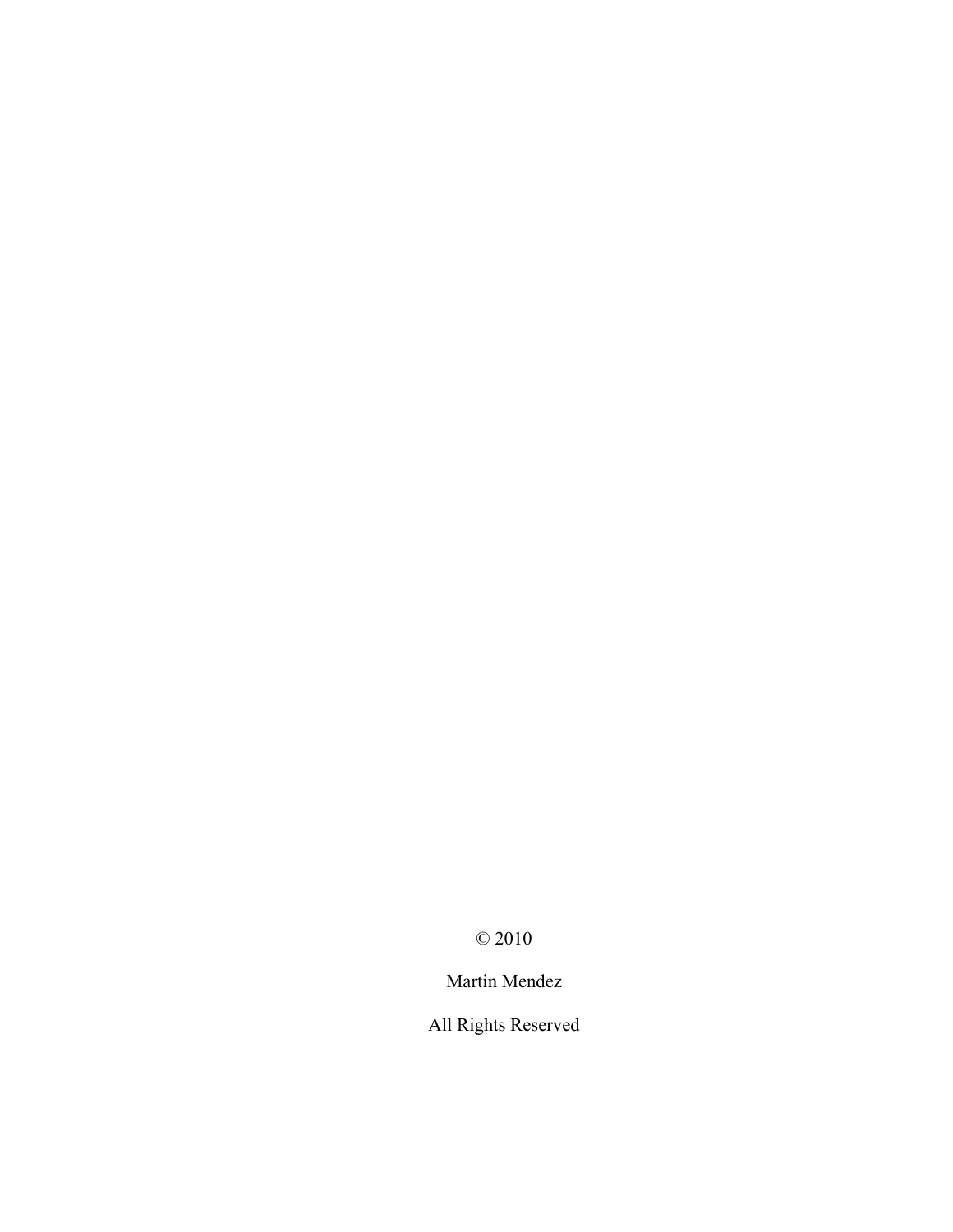#### **Abstract**

# **Environmental factors to population structure in mobile marine organisms: a combined genetic-oceanographic approach in coastal cetaceans**

#### Martin Mendez

Multidisciplinary analyses of genetic and environmental data for cetacean population structure studies allow investigating hypotheses of environmental drivers to dispersal, and provide valuable information for the conservation of these species. This dissertation combines microsatellite and mitochondrial DNA (mtDNA) data of coastal cetaceans with remote sensing oceanographic information to assess the degree of overlap between genetic and environmental breaks, and provide recommendations for the designation of cetacean management units associated to important geographical areas for distinct populations. Genetic and demographic data are used to evaluate potential demographic and genetic impacts of by-catch to cetacean species, and species distribution data to evaluate the appropriateness of existing Marine Protected Areas in South America for the conservation of local cetaceans.

Issues of environmental agents to population structure are comparatively explored in two coastal cetacean species that inhabit different ocean basins. Chapter 1 evaluates the regional population structure of Franciscana dolphins (*Pontoporia blainvillei*) through a population genetic analysis using mtDNA data, covering the entire species distribution in the Western South Atlantic. The results show significant population structure between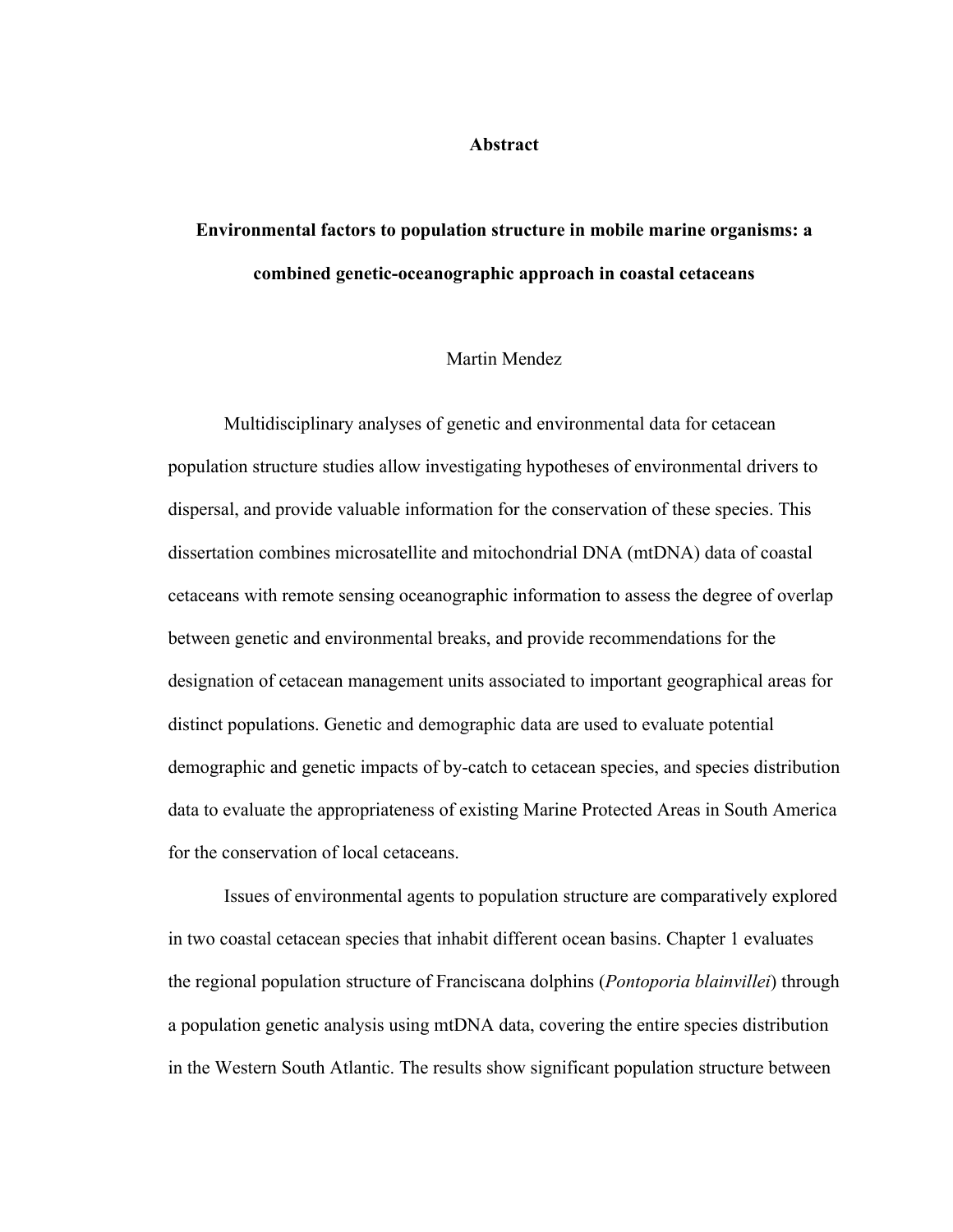dolphins occurring in Brazilian, Uruguayan and Argentinean waters, and suggest further genetic structure within the groups of animals collected in Argentina. Chapter 2 narrows the spatial scale of analysis focusing on the Argentinean coastline, includes previously unsampled localities, doubles the sample size, and incorporates 12 microsatellite markers into the previous genetic dataset. Using a combination of frequency, likelihood and Bayesian analytical methods, this chapter supports the previously hinted genetic patterns of finer-scale population structure within Argentina. Moreover, this chapter couples the genetic data with remote sensing oceanographic information and shows a concordant spatial arrangement of the genetic and environmental breaks. In addition, this evidence suggests that a mechanism termed here "isolation by environmental distance" may explain some of the observed patterns. Analogous issues of environmental and population structure are evaluated for humpback dolphins in the Western Indian Ocean in Chapter 3. Contrasting mtDNA sequence data with a suite of remotely driven oceanographic variables, the results of this analysis show concordant regional oceanographic breaks to the strong and highly significant genetic structure, and suggest that surface currents and ocean color properties may play a significant role in dispersal of humpback dolphins in this region.

Addressing relevant aspects of cetacean conservation, an evaluation of genetic and demographic impacts of by-catch to Franciscana dolphins is provided in Chapter 4. Through an analysis of relatedness between dolphins entangled in fishing gear it is demonstrated that, in addition to removing large numbers of individuals from their populations, by-catch also impacts mother-calf associations and reproductive pairs, exacerbating the process of population decline. Finally, in order to evaluate the suitability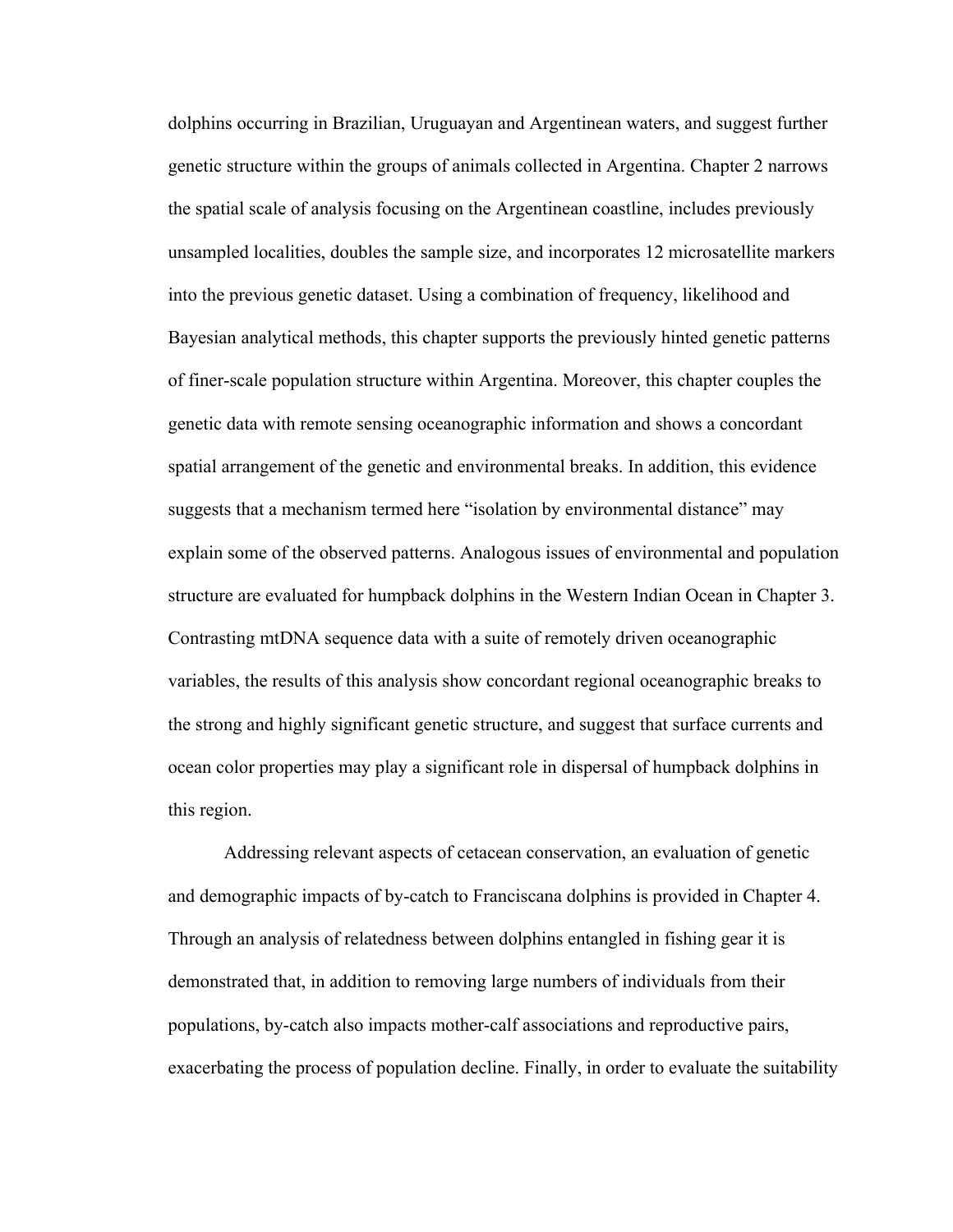of the existing Marine Protected Areas to conserve cetacean populations in South America, a spatial analysis of the extent of cetacean distribution coverage by the existing MPAs is performed in Chapter 5. These data show that, on average, MPAs in South America cover less than 2% of the cetacean distribution, and that 19 species in this region have less than 1% of their distribution covered by protected areas.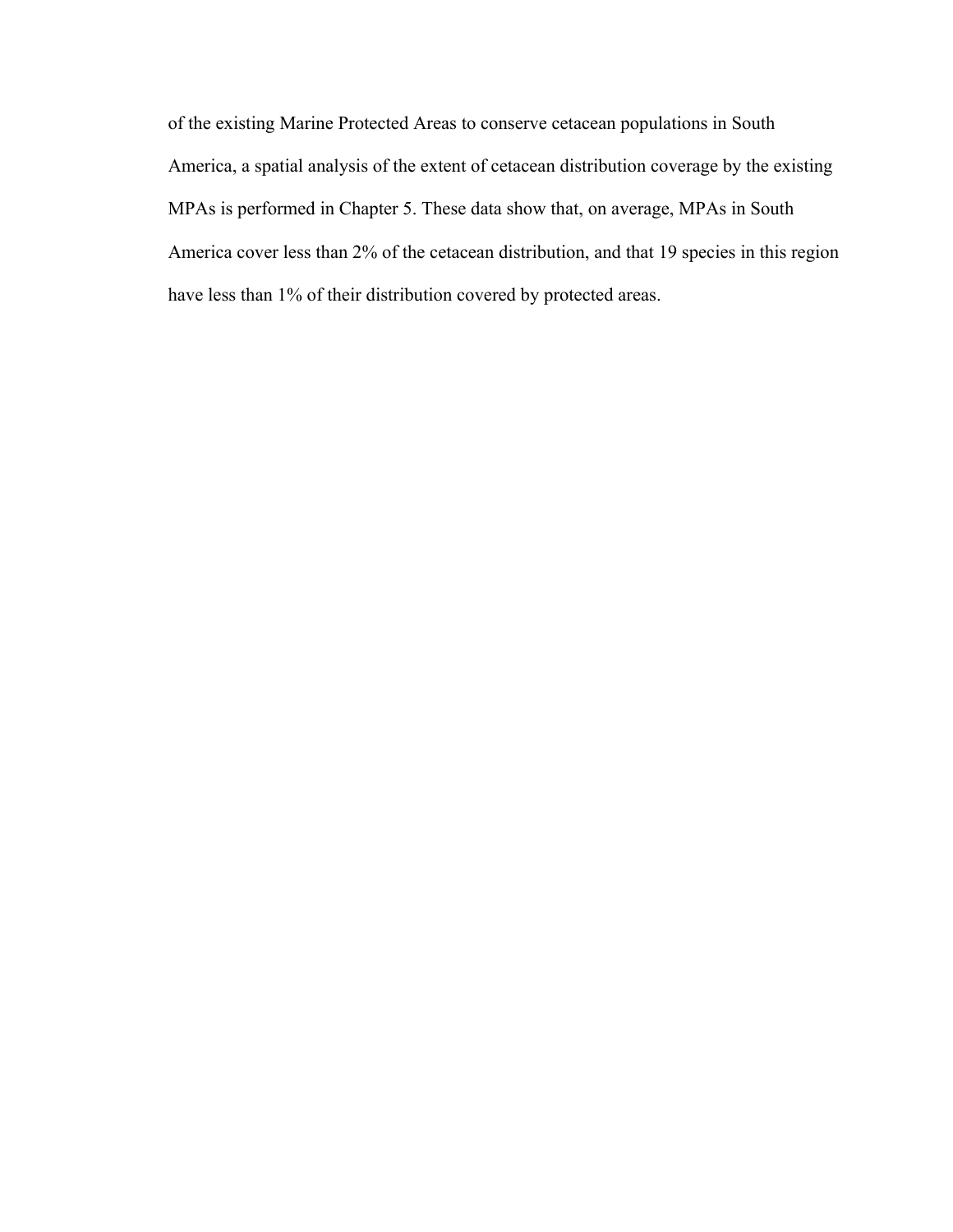## **Table of Contents**

| List of tables                                                                                                                                               | $\dddot{\text{iii}}$             |
|--------------------------------------------------------------------------------------------------------------------------------------------------------------|----------------------------------|
| List of figures                                                                                                                                              | V                                |
| Acknowledgments                                                                                                                                              | vii                              |
| Dedication                                                                                                                                                   | X                                |
| Introduction                                                                                                                                                 | $\mathbf{1}$                     |
| References                                                                                                                                                   | 5                                |
| Chapter 1: Conservation genetics of the franciscana dolphin<br>in Northern Argentina: population structure, by-catch impacts,<br>and management implications | 8                                |
| Abstract<br>Introduction<br>Materials and methods<br>Results<br>Discussion<br>References                                                                     | 8<br>9<br>11<br>13<br>16<br>21   |
| Chapter 2: Isolation by environmental distance in mobile marine species:<br>molecular ecology of franciscana dolphins at their southern range                | 25                               |
| Abstract<br>Introduction<br>Materials and methods<br>Results<br>Discussion<br>References                                                                     | 25<br>25<br>27<br>30<br>33<br>39 |
| Chapter 3: Molecular ecology meets remote sensing: environmental influences<br>to population structure of humpback dolphins in the Western Indian Ocean      | 59                               |
| Abstract<br>Introduction<br>Materials and methods<br>Results<br>Discussion<br>References                                                                     | 59<br>60<br>64<br>71<br>76<br>84 |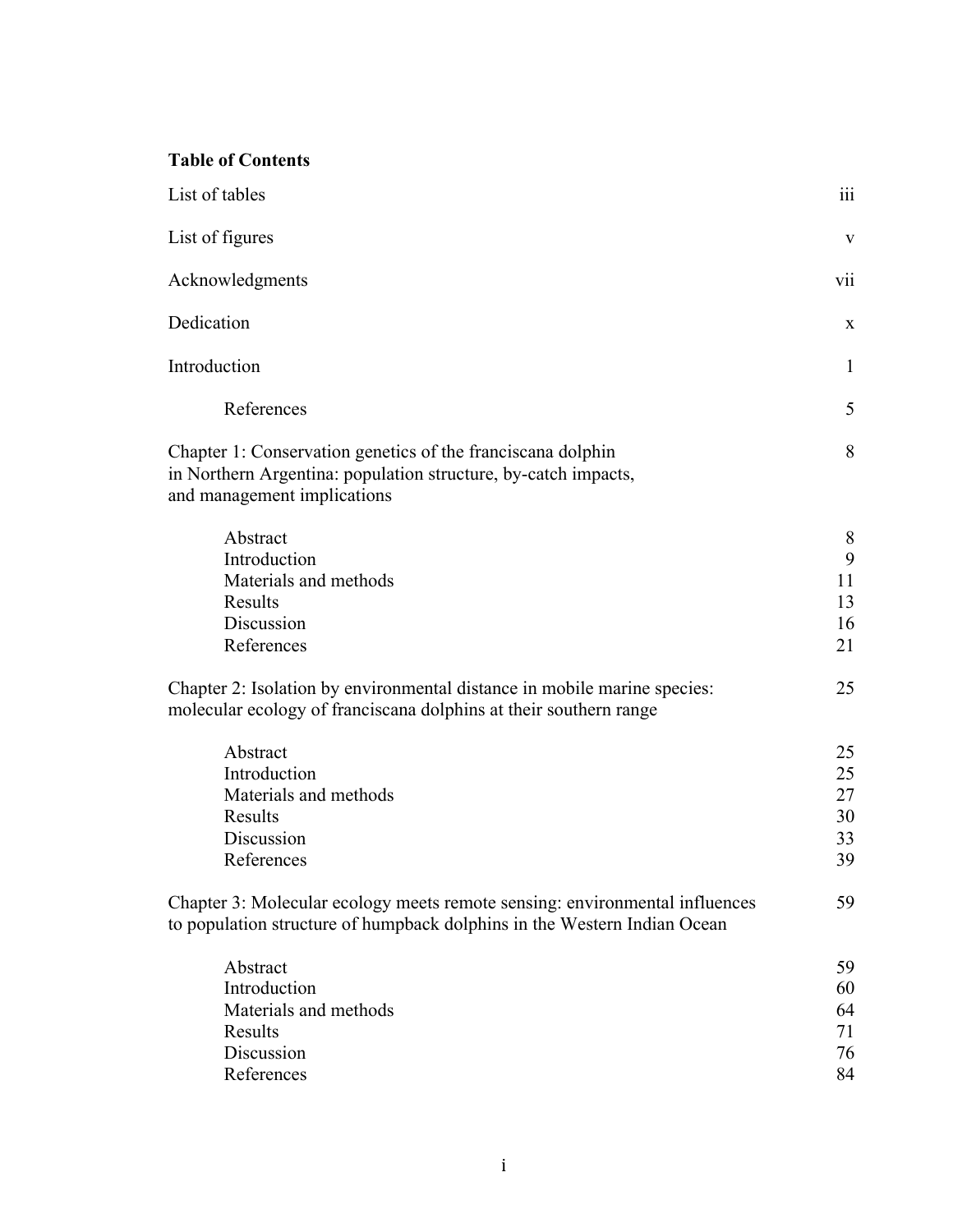| Chapter 4: Genetic evidence highlights serious demographic impacts<br>of by-catch in cetaceans              | 101 |
|-------------------------------------------------------------------------------------------------------------|-----|
| Abstract                                                                                                    | 101 |
| Introduction                                                                                                | 101 |
| Materials and methods                                                                                       | 103 |
| Results                                                                                                     | 104 |
| Discussion                                                                                                  | 106 |
| References                                                                                                  | 108 |
| Chapter 5: Marine protected areas in South America: spatial assessment<br>of cetacean distribution coverage | 114 |
| References                                                                                                  | 117 |
| Final remarks                                                                                               | 119 |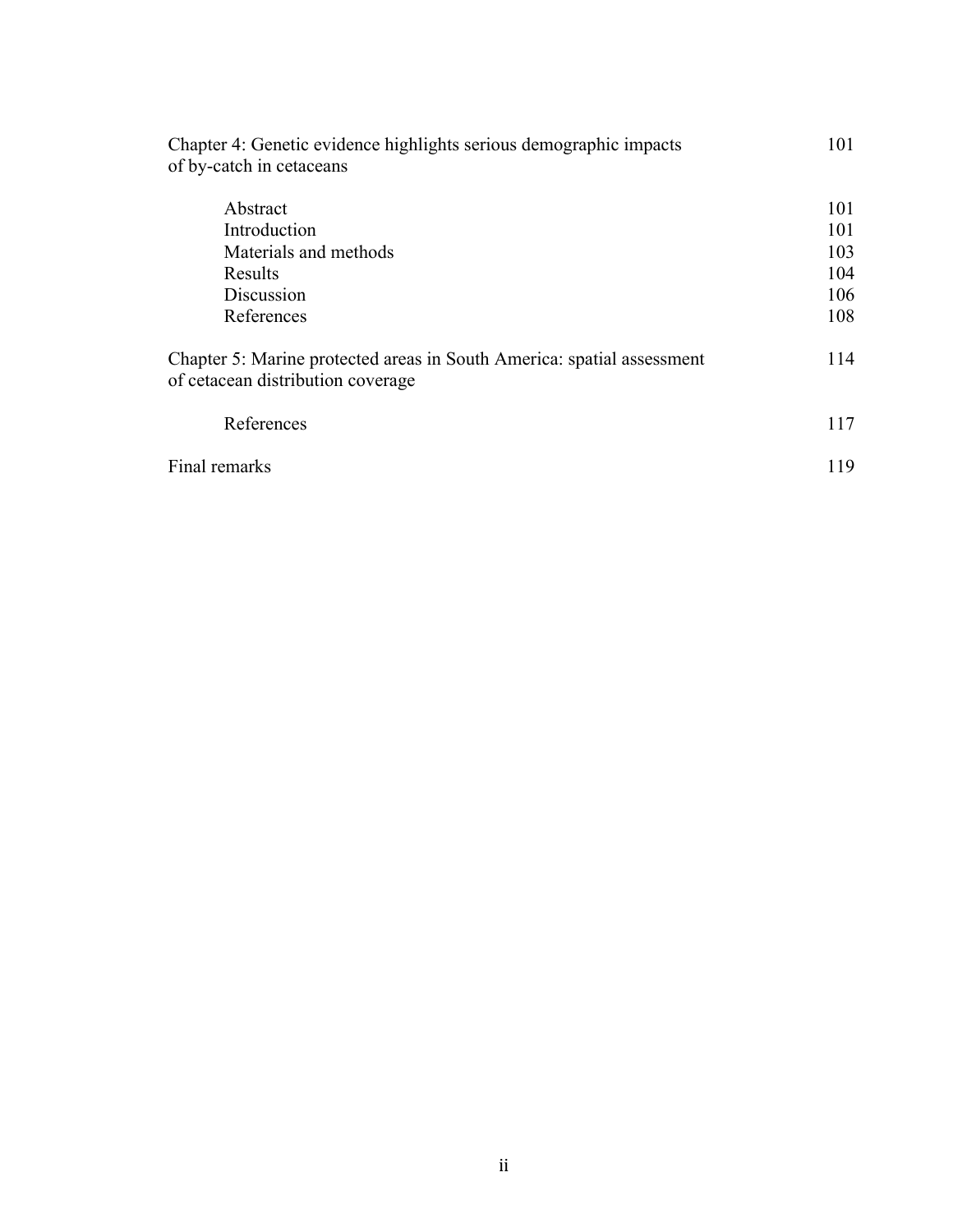## **List of tables**

| Chapter 1. Table 1       | 11 |
|--------------------------|----|
| Chapter 1. Table 2       | 13 |
| Chapter 1. Table 3       | 14 |
| Chapter 1. Table 4       | 15 |
| Chapter 1. Table 5       | 15 |
| Chapter 1. Table 6       | 16 |
| Chapter 1. Table A1      | 20 |
| Chapter 2. Table 1       | 30 |
| Chapter 2. Table 2       | 31 |
| Chapter 2. Table 3       | 32 |
| Chapter 2. Table 4       | 36 |
| Chapter 2. Supp. Table 1 | 42 |
| Chapter 2. Supp. Table 2 | 43 |
| Chapter 2. Supp. Table 3 | 43 |
| Chapter 2. Supp. Table 4 | 44 |
| Chapter 2. Supp. Table 5 | 45 |
| Chapter 2. Supp. Table 6 | 56 |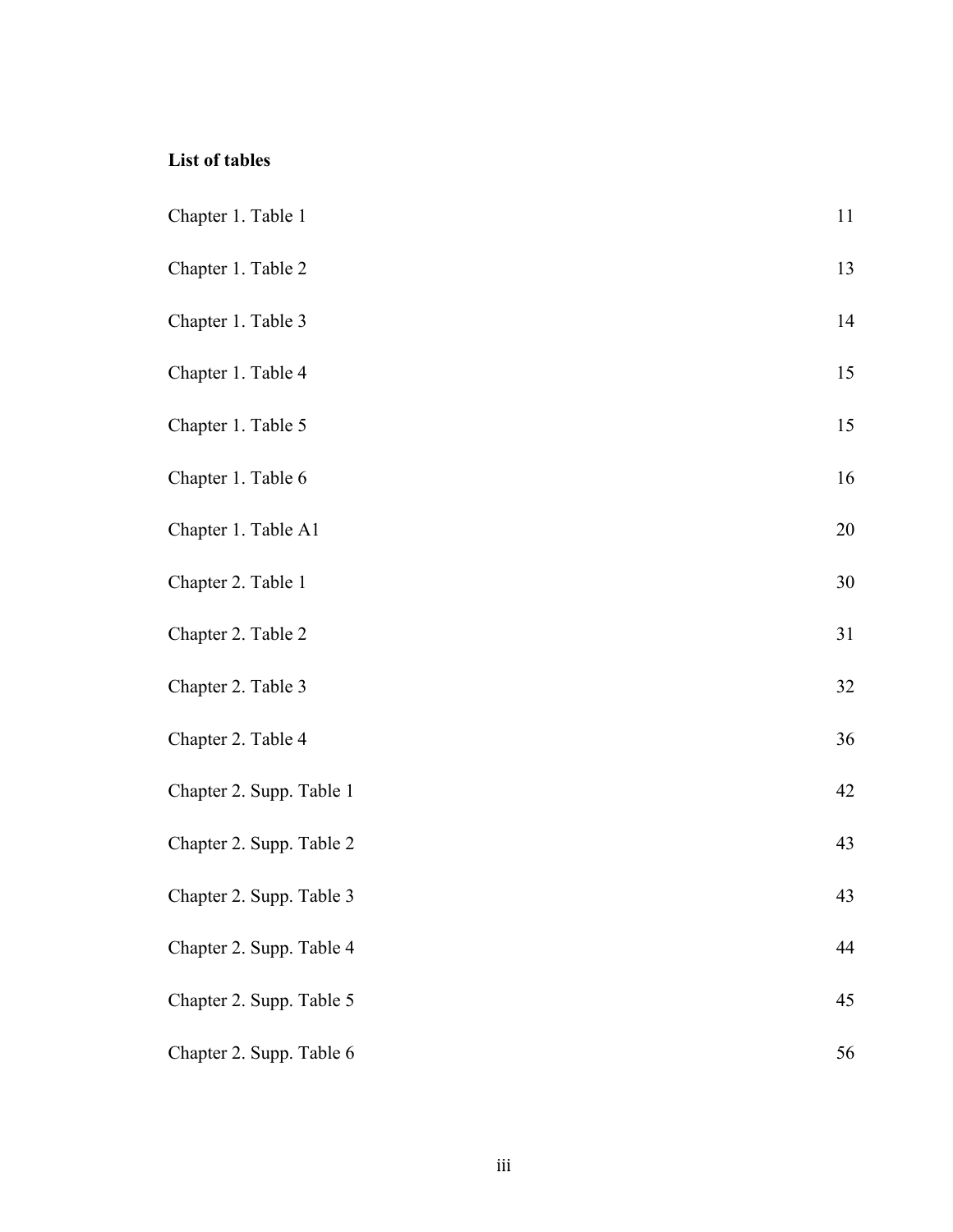| Chapter 3. Table 1 | 89      |
|--------------------|---------|
| Chapter 3. Table 2 | 89      |
| Chapter 3. Table 3 | 89      |
| Chapter 3. Table 4 | 90      |
| Chapter 3. Table 5 | 90      |
| Chapter 3. Table 6 | 91      |
| Chapter 3. Table 7 | 91      |
| Chapter 3. Table 8 | 92      |
| Chapter 4. Table 1 | $110\,$ |
| Chapter 4. Table 2 | 111     |
| Chapter 4. Table 3 | 112     |
| Chapter 5. Table   | 115     |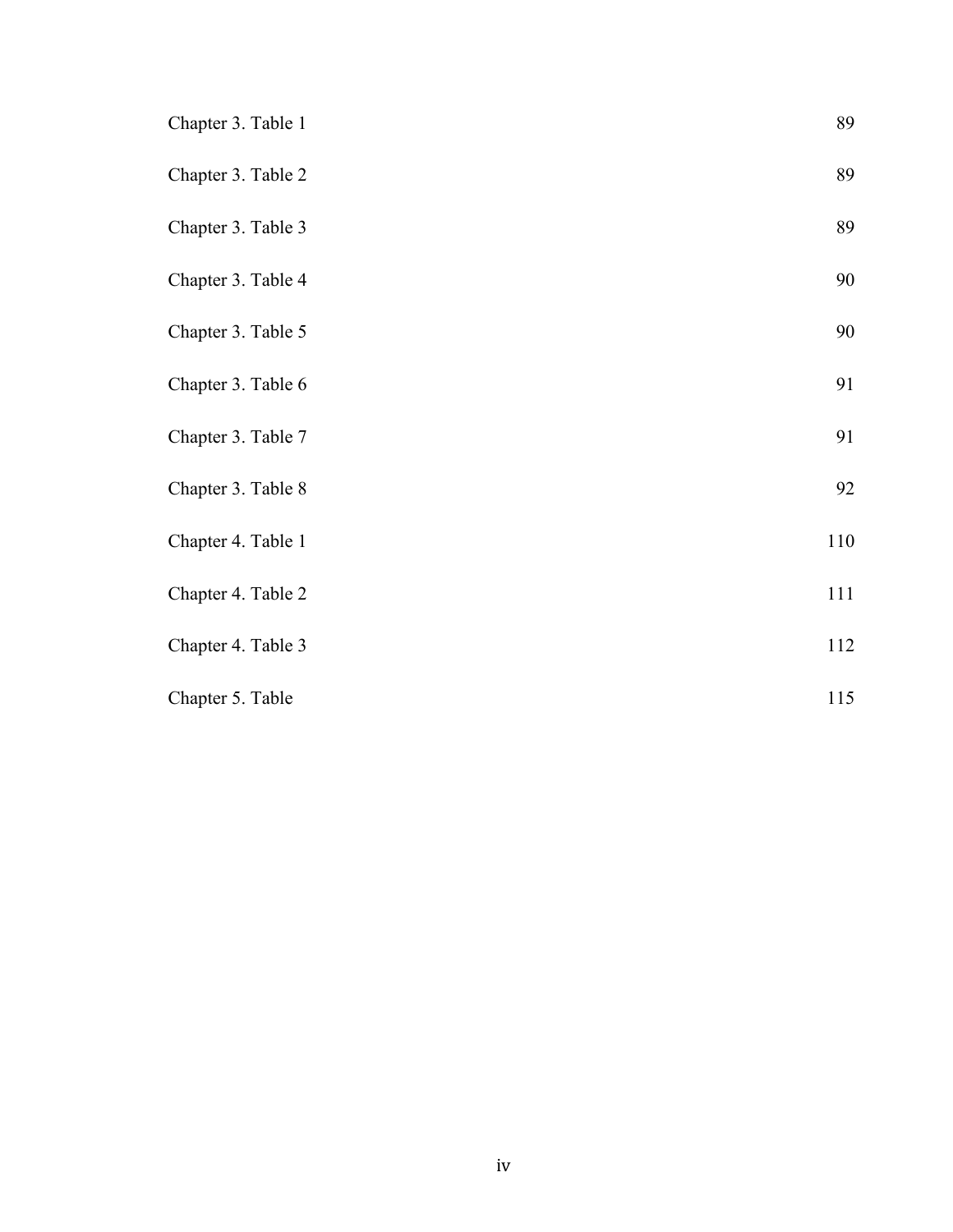## **List of figures**

| Chapter 1. Figure 1 | $10\,$ |
|---------------------|--------|
| Chapter 1. Figure 2 | 14     |
| Chapter 1. Figure 3 | 14     |
| Chapter 1. Figure 4 | 14     |
| Chapter 1. Figure 5 | 15     |
| Chapter 2. Figure 1 | 27     |
| Chapter 2. Figure 2 | 31     |
| Chapter 2. Figure 3 | 33     |
| Chapter 2. Figure 4 | 34     |
| Chapter 2. Figure 5 | 35     |
| Chapter 3. Figure 1 | 93     |
| Chapter 3. Figure 2 | 94     |
| Chapter 3. Figure 3 | 95     |
| Chapter 3. Figure 4 | 96     |
| Chapter 3. Figure 5 | 97     |
| Chapter 3. Figure 6 | 98     |
| Chapter 3. Figure 7 | 99     |
| Chapter 3. Figure 8 | 100    |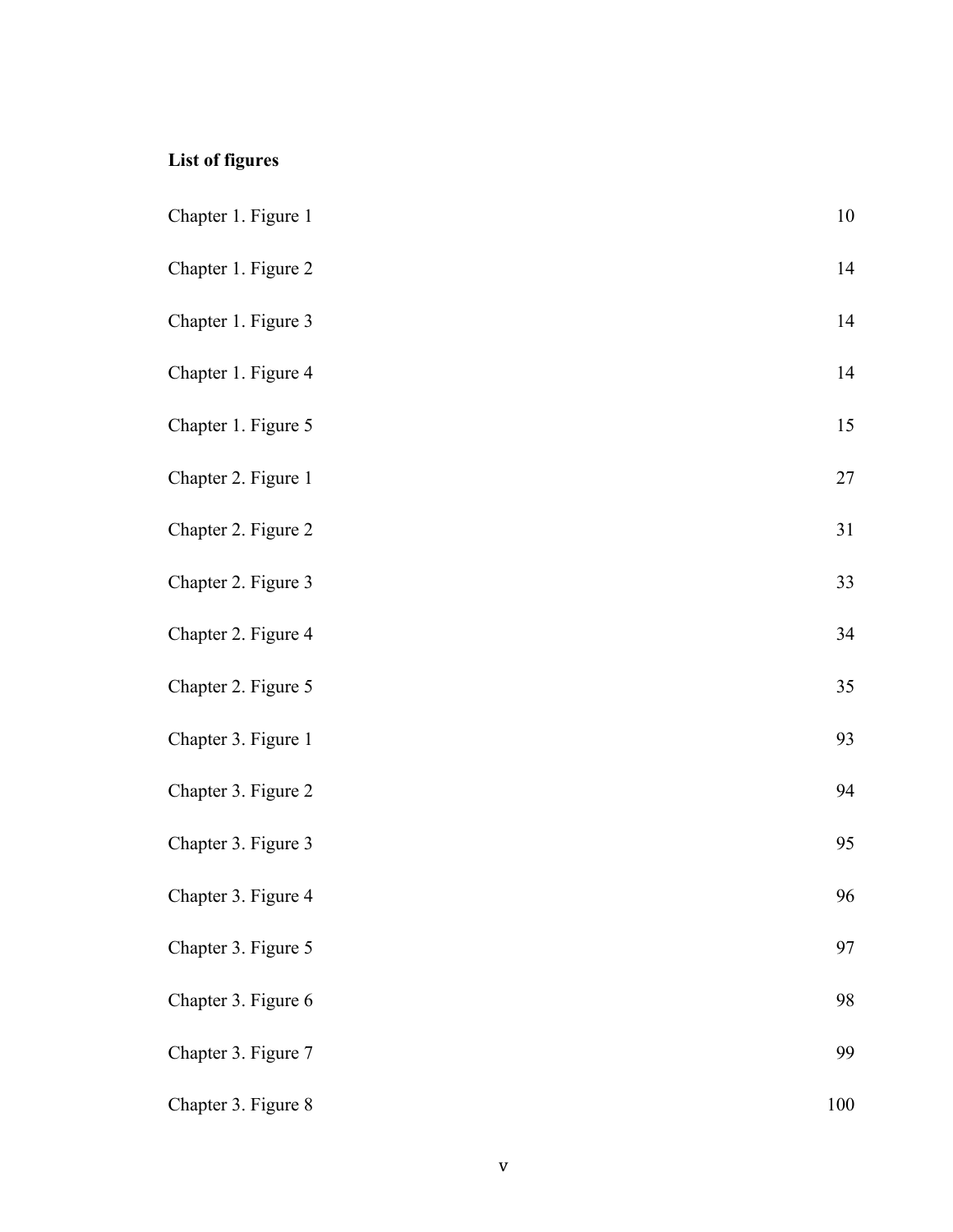Chapter 4. Figure 113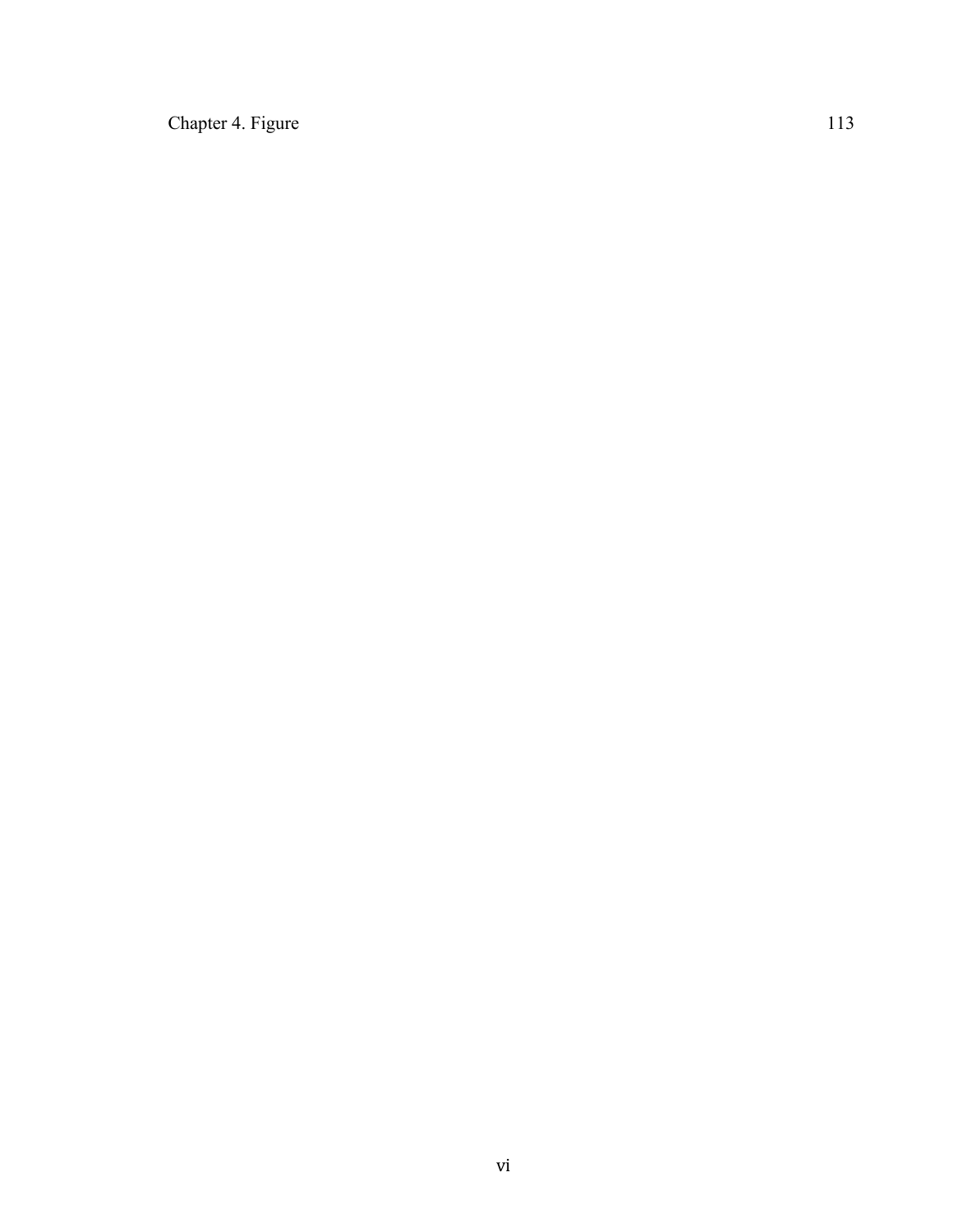#### **Acknowledgements**

I would like to first thank Howard Rosenbaum, who has been my advisor and a true mentor during my years in the doctoral program. His constant guidance and support have been essential not only to fulfill the formal aspects of my graduate program, but also to develop relevant scientific research while maintaining a close connection to the most pressing conservation needs. Howard always trusted me, stood by me, and gave me the necessary confidence to pursue my own ideas. I deeply thank his commitment and dedication.

Rob DeSalle and George Amato opened the doors of the AMNH and the Sackler Institue of Comparative Genomics for me, and made sure I felt at home there. Rob adopted me as part of the AMNH's family from day one, inspired me through his lectures and informal exchanges, and made sure I had all the imaginable resources at the tip of my fingers to carry out my research - I deeply thank his incredible generosity. George has supported me in any way I can think of: from hallway conversations and advice, to reviewing countless manuscripts and grant proposals, writing the most flattering support letters, and working behind the scenes to make sure that my tenure at Sackler was smooth sailing. Equally important, George has shown me that intellectual and personal integrity go hand in hand.

Randy Wells has always been a source of inspiration from the days I started working on cetaceans. His painstaking dedication to rigorous cetacean research and conservation sets the bar exactly where it should be in the field: as high as possible. I want to thank Randy for his constant encouragement, advice and support.

vii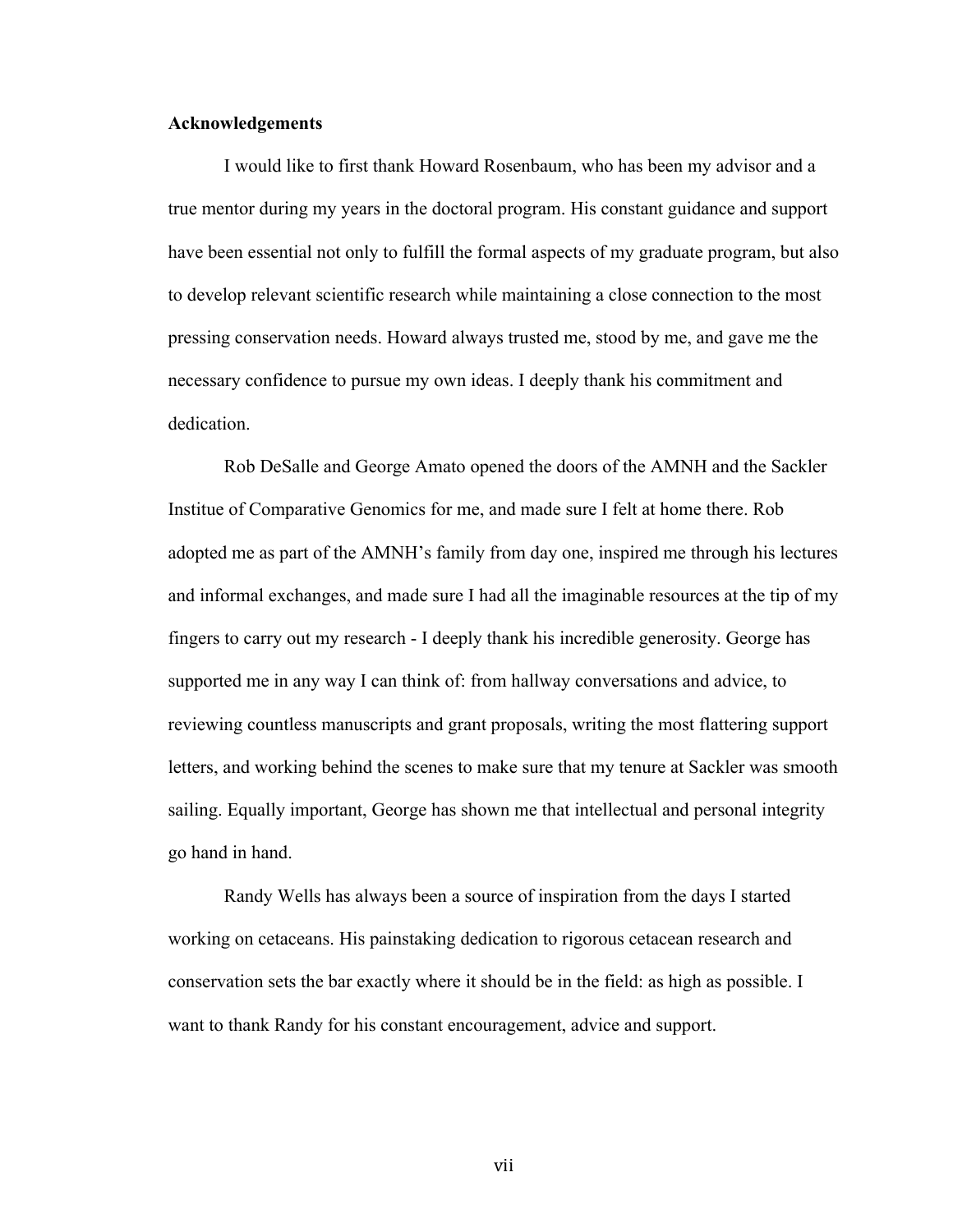Ajit Subramaniam introduced me to oceanographic science. Moreover, he showed me that interdisciplinary research is essential for a better understanding of the complex marine systems cetaceans are part of. Ajit's amazing generosity provided a gust of tailwind in days of difficult sailing, and his interminable patience ensured I confidently ventured into new waters.

I thank Juan Carlos Morales, who received me in his lab at CERC when I was an undergrad student and provided important advice in my first years in the graduate program. I kindly thank Eleanor Sterling for her inspiration to do Conservation Biology work, her support and constructive criticism throughout the program.

I want to thank my friends and peers at E3B and the AMNH, who have given me essential intellectual and personal support, and with whom I have had the pleasure of sharing this exciting stage in my professional career.

My wife, brothers and parents have not only always encouraged me to pursue whatever is that I really care about, they have also put up with the implications of it for as long as I can remember. It would have been impossible to accomplish this without their constant support.

Finally, I want to give my very special thanks to the person who took me in when I was an inexperienced, immature and absolutely clueless kid, who showed me my first franciscana dolphins and taught me my first conservation lessons before this discipline was taught at universities. Pablo Bordino was (and will always be, I think) my mentor in his approach to carrying out conservation work despite the hardest possible circumstances. Pablo has been relentless in his uncompromising efforts to cetacean

viii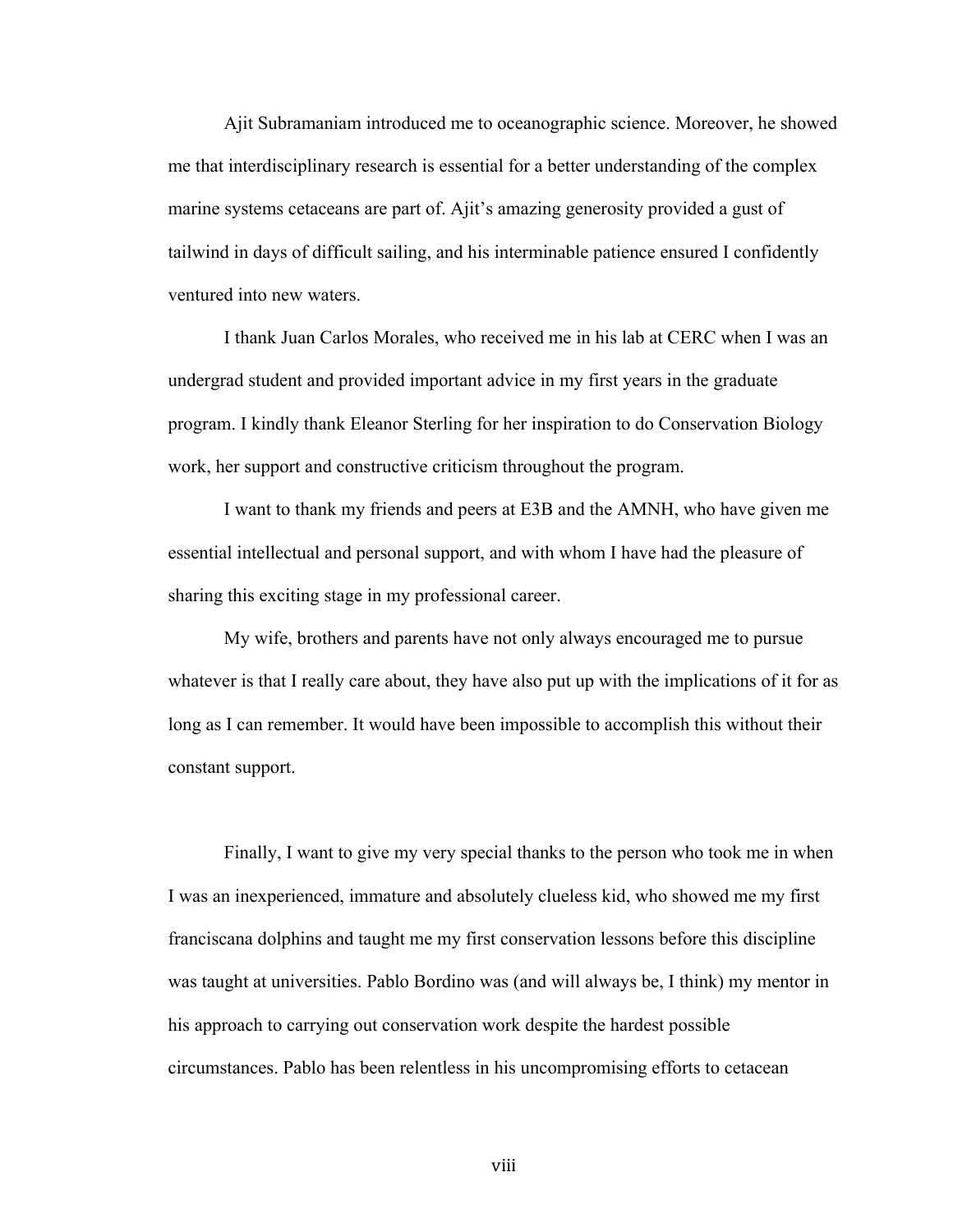conservation, always remembering that local communities cannot be divorced from such efforts. To describe Pablo's support I would need a separate chapter, but suffices to say that he has shared his knowledge, experience and friendship in a way that was pivotal to my decision of doing marine conservation science.

I acknowledge the Department of Ecology, Evolution and Environmental Biology at Columbia University, and Wildlife Trust, for supporting my dissertation work through the Columbia University Faculty Fellowship. Fundación AquaMarina, the Wildlife Conservation Society and the American Museum of Natural History provided additional support for research and travel.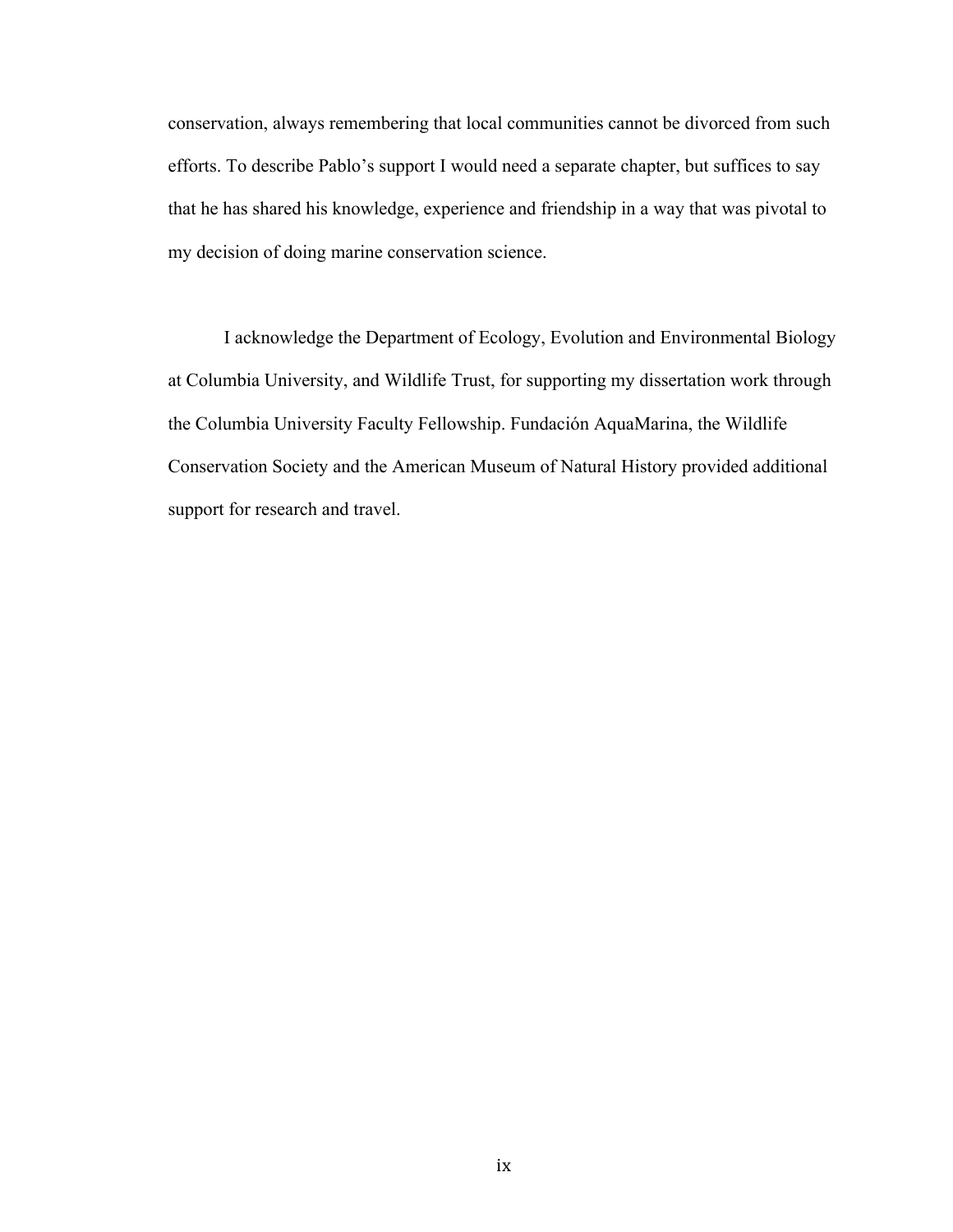## **Dedication**

Those long hours on the computer, the indoor weekends, months away, and my awfully frequent crankiness! I dedicate all the time, effort and passion to my favorite person, my love, and my bodyguard - *Laura*.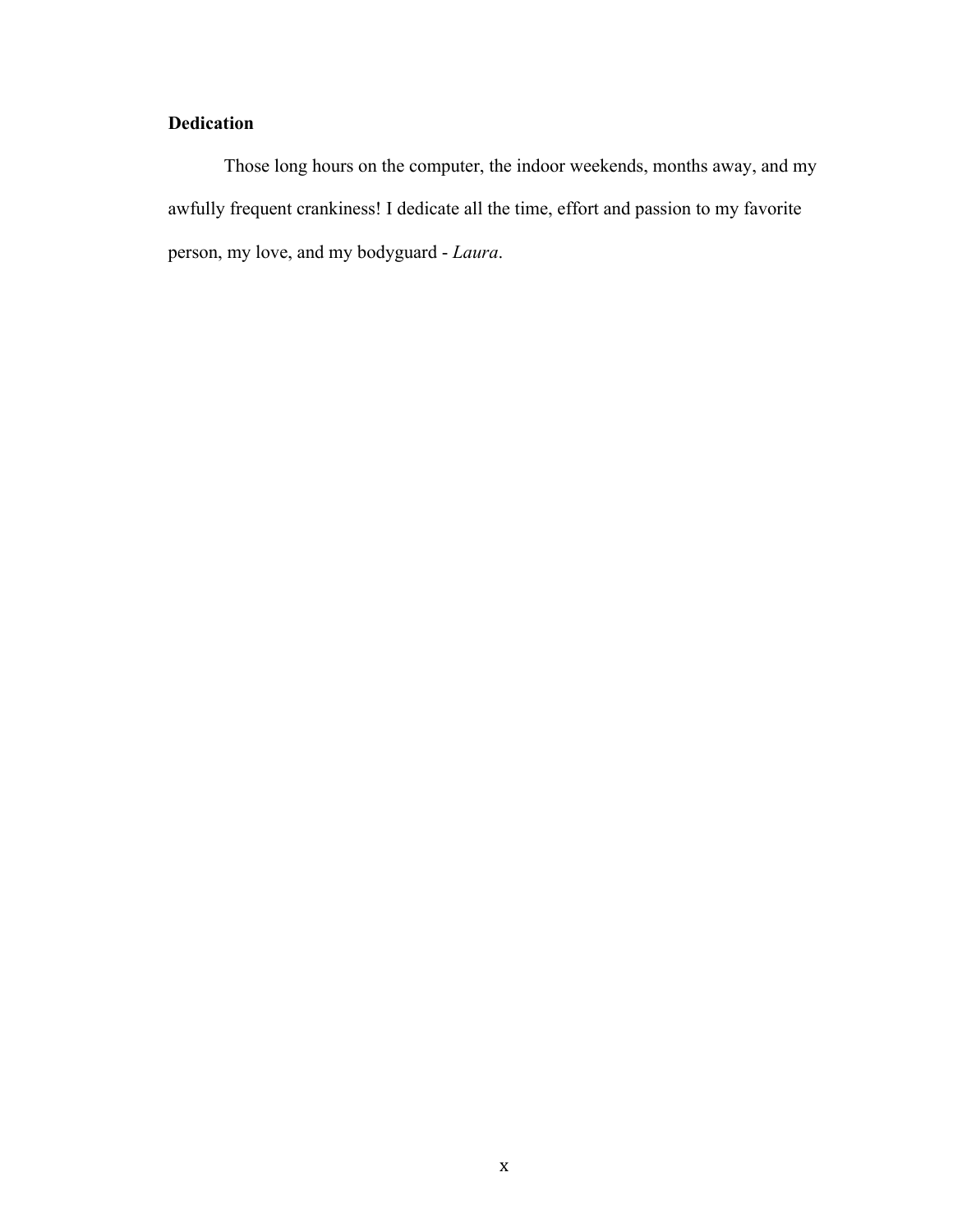#### **Introduction**

The issue of population structure is one of the most relevant topics in ecological and evolutionary research, a key concept for conservation practitioners, and likely one of the most complex aspects of cetacean studies.

Populations are considered the units at which the most significant ecological processes take place. For instance, demographic expansion and reduction (Beaumont 1999; Kaliszewska *et al.* 2005; Storz & Beaumont 2002), emigration and immigration (Beerli 1998), and behavioral strategies associated with feeding and mating (Alexander 1974; D'Vincent *et al.* 1985; Darling 1983; Hamilton 1964) develop and can be observed most significantly at the population level. Although evolutionary change occurs at many levels ranging from the cellular to the species at least, populations are considered the most significant (or perhaps the simplest models to observe and test) evolutionary units (Futuyma 2009; Hartl & Clark 1997). Therefore, knowledge about the spatio-temporal configuration of demographically distinct groups of individuals of the same species (i.e. population structure) is essential to properly circumscribe ecological and evolutionary studies. In turn, the ecological and evolutionary importance of populations motivated targeting these units for conservation research and action even if the ultimate goal is to preserve species, habitats and ecosystems (Meffe & Carroll 1997; Soule 1987; Soule & Kohm 1989).

The scientific challenge is to translate the theoretical population definitions into empirical assessments of such units within real species (Waples 1998; Waples  $\&$ Gaggiotti 2006). In particular, cetaceans are cryptic species and therefore questions regarding their ranging patterns, behavior and population structure are difficult to address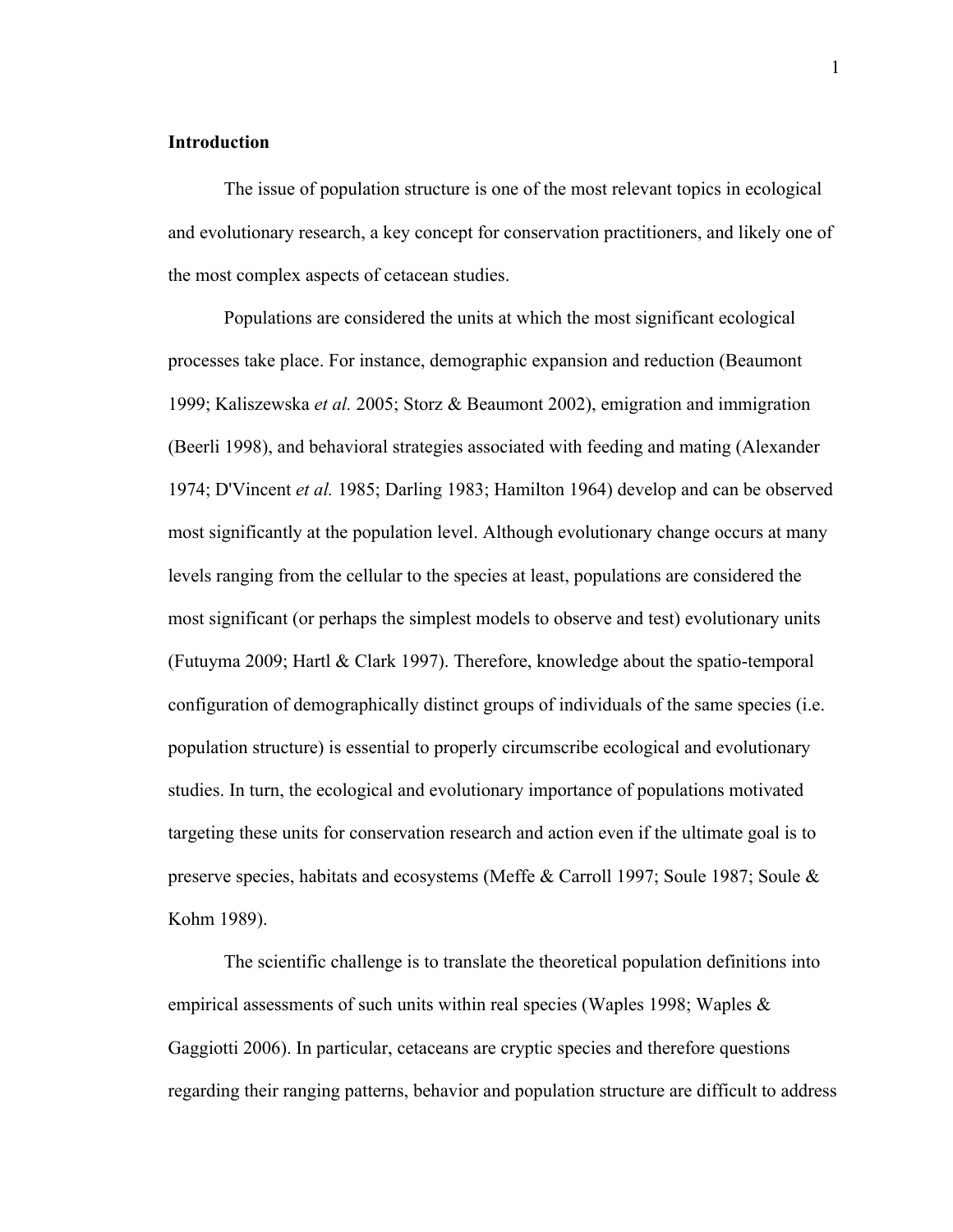by direct observation. Extremely rare and valuable longitudinal studies have provided direct evidence of individual associations and ranging patterns, and may even hint to issues of population structure (i.e.Mate *et al.* 1995; Wells *et al.* 1999; Wells *et al.* 1987). However, accurate genealogical and lineage data are needed to delimit populations, and therefore most of our knowledge about cetacean population structure has come as a result of molecular evidence (i.e. Baker *et al.* 1993; Hoelzel & Dover 1991; Rosel *et al.* 1999; Rosenbaum *et al.* 2009; Secchi *et al.* 1998). Such knowledge is not unequivocal; because cetaceans are characterized by strong social bonds and varying dispersal even within the same species, the resulting genetic patterns cannot always be interpreted in a straightforward manner (Connor *et al.* 2001; Hoelzel 1998). In addition, despite evidence of environmental heterogeneity in the marine environment (Longhurst 2006), the scarcity of relevant empirical data has been reflected in a systematic lack of attention to environmental agents in relation to cetacean population structure. As a result, most cetacean population structure studies have been framed solely in relation to behavioral drivers to dispersal, such as phylopatry and gender-biased dispersal (Escorza Trevino & Dizon 2000; Möller & Beheregaray 2004; O'Corry-Crowe 2008), or in relation to spatial considerations to genetic structure patterns, such as genetic isolation by distance patterns (Hoelzel 1994; Wright 1943) or gaps in the species distribution (Bräger *et al.* 2002; Cassens *et al.* 2005; Rosa *et al.* 2005).

My main goal in this dissertation is to integrate the well-established genetic approaches to population structure with spatially explicit high-coverage and highresolution environmental data, to evaluate plausible environmental drivers of cetacean population structure. My second goal is to address three issues related to cetacean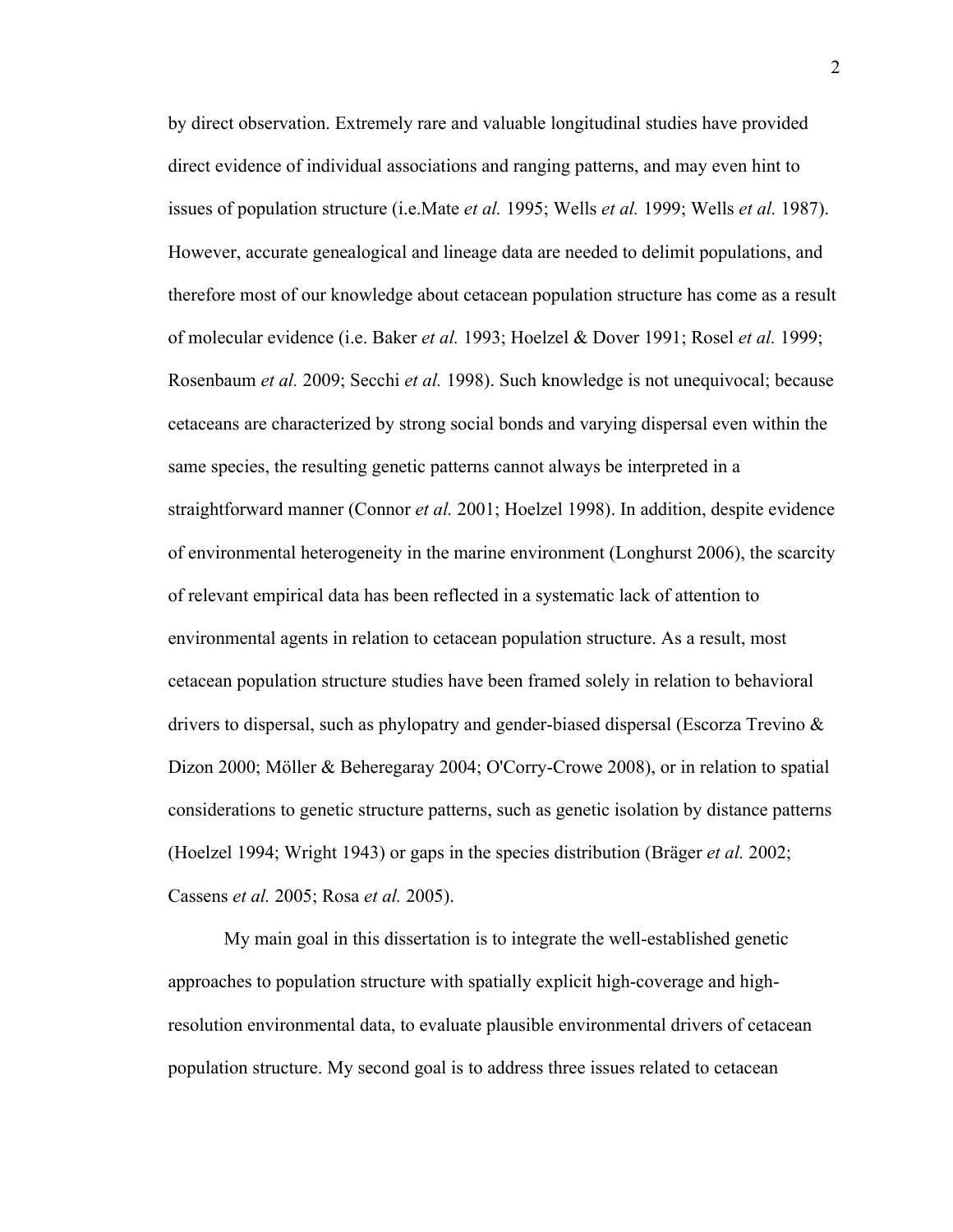conservation: the identification of demographically relevant management units and geographical areas that serve to protect this units; an evaluation of demographic and genetic impacts of the greatest threat to cetacean populations, by-catch; and a preliminary evaluation of the appropriateness of existing Marine Protected Areas (MPAs) for cetacean conservation in South America.

An exploration of plausible environmental drivers for cetacean population structure is carried out comparatively between two coastal cetacean species, Franciscana dolphins (*Pontoporia blainvillei*) in the Western South Atlantic, and humpback dolphins (*Sousa chinensis*) in the Western Indian Ocean. Because coastal areas are typically characterized by notable environmental heterogeneity, coastal cetaceans are likely to experience such heterogeneity and are therefore appropriate study species to evaluate the influence of environmental variation on population structure. Both species exhibit comparable dispersal capabilities, ranging from localized to larger range movements (Bordino & Wells 2005; Hung & Jefferson 2004), occupy the same ecological niche (Barros *et al.* 2004; Bordino *et al.* 2004), and occur in comparable marine environments, which makes them likely to be constrained by similar types of ecological processes. Yet, environmental variation between both ocean basins allows assessing the influence of localized conditions to dispersal. Chapter 1, published in *Conservation Genetics* (9: 419- 435), uses mtDNA sequence data to evaluate the regional genetic structure of Franciscana dolphins along their entire distribution range, and the appropriateness of the current Franciscana Management Areas. Chapter 2, published in *Molecular* Ecology (doi: 10.1111/j.1365-294X.2010.04647.x)*,* follows the line of work in the previous chapter and incorporates mtDNA and microsatellite data for a larger and more comprehensive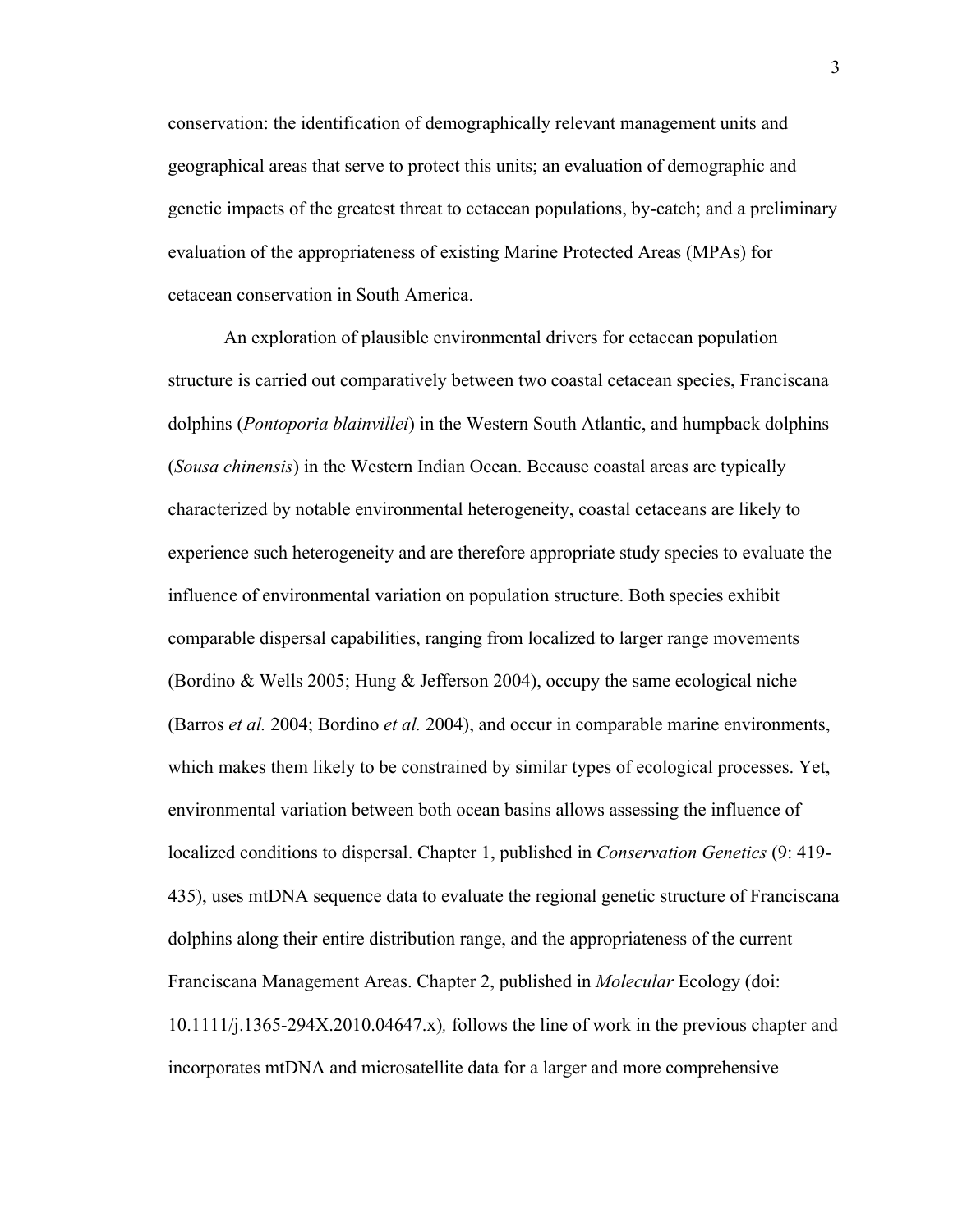sampling scheme within Argentina. Most significantly, this chapter uses remote sensing data to explicitly test the influence of three oceanographic variables in the population structure patterns of Franciscana dolphins. Additionally, combining genetic and environmental data, suggestions are made related to specific geographical areas that should be a priority for conservation in order to protect Franciscana populations. Chapter 3 evaluates regional environmental agents to dispersal for humpback dolphins in the Western Indian Ocean. Here, mitochondrial DNA sequence and spatially explicit oceanographic data are jointly analyzed to test for overlapping genetic and environmental discontinuities for the study species.

I evaluate genetic and demographic impacts of by-catch through a relatedness analysis between dolphins simultaneously entangled in fishing gear. Despite the known impacts of by-catch on population abundance, there is little knowledge about the potential impacts of by-catch to specific demographic associations in cetaceans. In Chapter 4, a combination of field, demographic and genetic data is used to evaluate the potential impact of by-catch to important demographic associations of Franciscana dolphins. In particular, this chapter investigates the simultaneous impact of fisheries to Franciscana dolphin reproductive pairs and mother-calf pairs.

Finally, I attempt a preliminary evaluation of the suitability of the existing Marine Protected Areas (MPAs) to conserve cetacean populations in South America. Although MPAs worldwide have largely proven successful in protecting marine taxa and habitats (Guenette *et al.* 1998; Halpern 2003), the appropriateness of existing MPAs to adequately protect cetaceans may be limited (Reeves 2000). Chapter 5, published in the *Latin*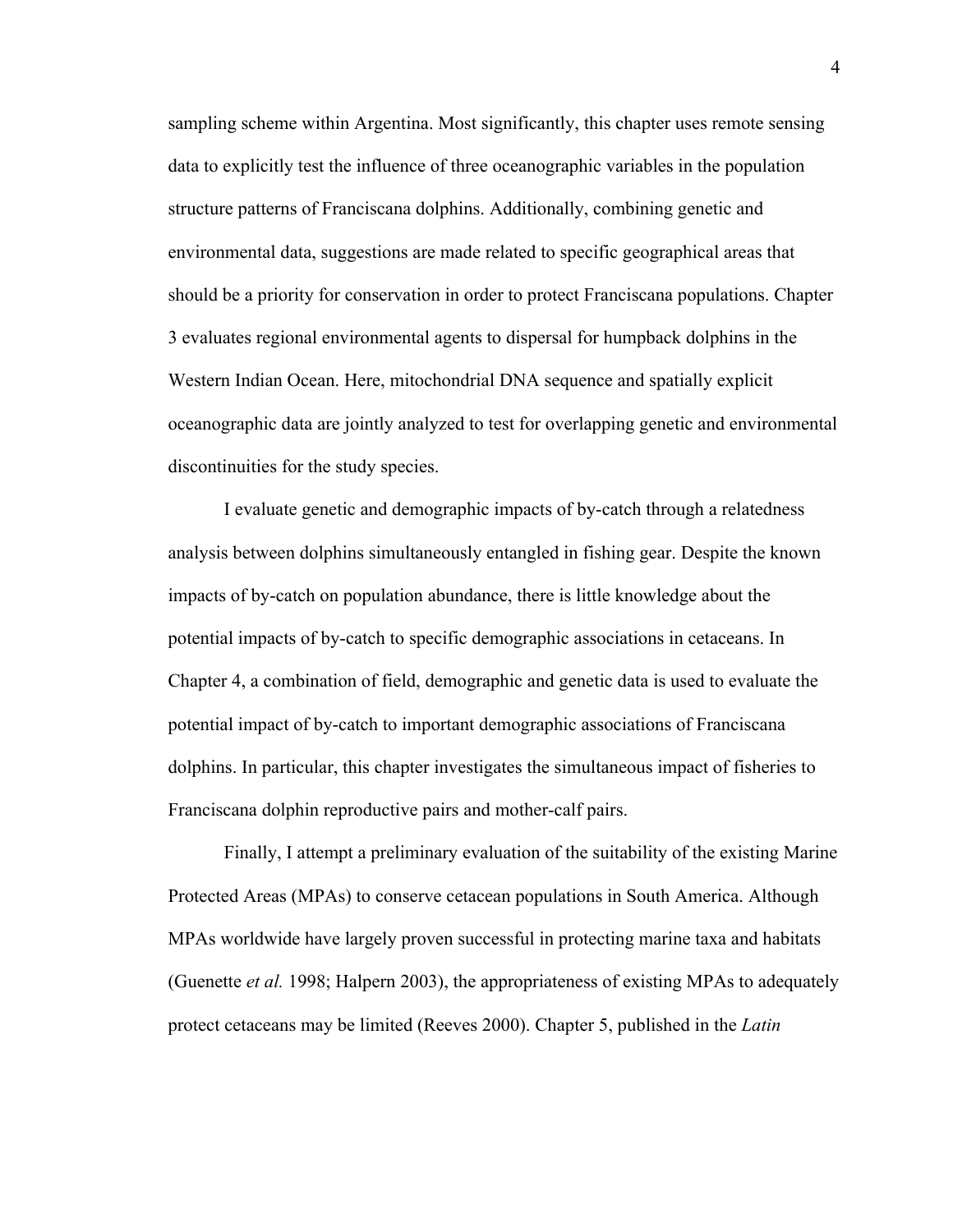*American Journal of Aquatic Mammals* [6:2 (203-207)], offers a spatial analysis of the

extent of cetacean distribution covered by the existing MPAs in South America.

#### **References**

References:

- Alexander RD (1974) The evolution of social behavior. *Annnual Review of Ecology and Systematics* 5, 325-383.
- Baker CS, Perry A, Bannister JL*, et al.* (1993) Abundant mitochondrial DNA variation and worldwide population structure in humpback whales. *Proceedings of the National Academy of Sciences USA* 90, 8239-8243.
- Barros NB, Jefferson TA, Parsons ECM (2004) Feeding Habits of Indo-Pacific Humpback Dolphins (*Sousa chinensis*) Stranded in Hong Kong. *Aquatic Mammals* 30, 179-188.
- Beaumont MA (1999) Detecting population expansion and decline using microsatellites. *Genetics* 153, 2013-2029.
- Beerli P (1998) Estimation of migration arets and population sizes in geographically structured populations. In: *Advances in molecular ecology* (ed. Carvalho G), pp. 39-53. IOS Press, Amsterdam.
- Bordino P, Albareda D, Fidalgo G (2004) Abundance estimation of Franciscana dolphin (*Pontoporia blainvillei*) from boat surveys in Buenos Aires, Argentina.Technical paper SC56/SM13. In: *56th IWC Meeting*, Sorrento, Italy.
- Bordino P, Wells RS (2005) Radiotracking of Franciscana Dolphins (*Pontoporia blainvillei*) in Bahia Samborombon, Buenos Aires, Argentina. In: *16th Biennial Conference on the Biology of Marine Mammals*, San Diego, California.
- Bräger S, Dawson SM, Slooten E*, et al.* (2002) Site fidelity and along-shore range in Hector's dolphin, an endangered marine dolphin from New Zealand. *Biological Conservation* 108, 281-287.
- Cassens I, Van Waerebeek K, Best PB*, et al.* (2005) Evidence for male dispersal along the coasts but no migration in pelagic waters in dusky dolphins (*Lagenorhynchus obscurus*). *Molecular Ecology* 14, 107-121.
- Connor RC, Heithaus MR, Barre LM (2001) Complex social structure, alliance stability and mating access in a bottlenose dolphin 'super-alliance'. *Proceedings of the Royal Society of London Series B-Biological Sciences* 268, 263-267.
- D'Vincent CG, Nilson RM, Hanna RE (1985) Vocalization and coordinated feeding behavior of the humpback whale in southeastern Alaska. *Scientific Reports of the Whales Research Institute, Tokyo* 36, 41-47.
- Darling JD (1983) Mating behavior of "Hawaiian" humpback whales (*Megaptera novaeangliae*). *Fifth Biennial Conference on the Biology of Marine Mammals*, p. 21.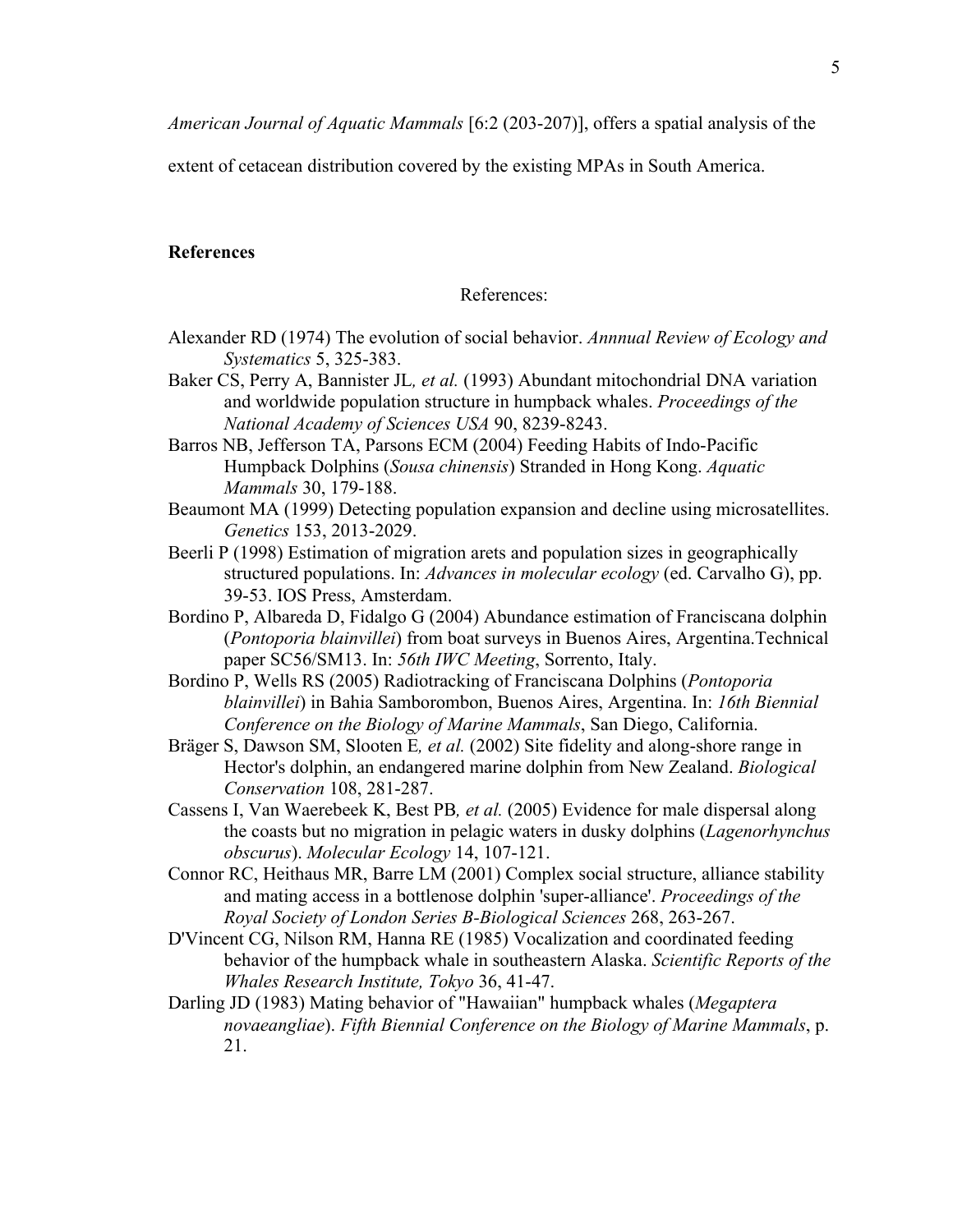- Escorza Trevino S, Dizon AE (2000) Phylogeography, intraspecific structure and sexbiased dispersal of Dall's porpoise, *Phocoenoides dalli*, revealed by mitochondrial and microsatellite DNA analyses. *Molecular Ecology* 9, 1049-1060.
- Futuyma DJ (2009) *Evolution*, 2nd edn. Sinauer Associates, Sunderland, Mass.
- Guenette S, Lauck T, Clark C (1998) Marine reserves: from Beverton and Holt to the present. *Reviews in Fish Biology and Fisheries* 8, 251-272.
- Halpern BS (2003) The impact of marine reserves: Do reserves work and does reserve size matter? *Ecological Applications* 13, S117-S137.
- Hamilton WD (1964) The genetical evolution of social behavior. *Journal of Theoretical Biology* 7, 1-52.
- Hartl DL, Clark AG (1997) *Principles of Population Genetics*, Third Edition edn. Sinauer Associates, Sunderland, Massachusetts.
- Hoelzel A (1994) Genetics and ecology of whales and dolphins. *Annual Review of Ecology and Systematics* 25, 377-399.
- Hoelzel AR (1998) Genetic structure of cetacean populations in sympatry, parapatry, and mixed assemblages: Implications for conservation policy. *Journal of Heredity* 89, 451-458.
- Hoelzel AR, Dover GA (1991) Genetic Differentiation between Sympatric Killer Whale Populations. *Heredity* 66, 191-195.
- Hung SK, Jefferson TA (2004) Ranging Patterns of Indo-Pacific Humpback Dolphins (*Sousa chinensis*) in the Pearl River Estuary, Peoples Republic of China. *Aquatic Mammals* 30, 159-174.
- Kaliszewska ZA, Seger JON, Rowntree VJ*, et al.* (2005) Population histories of right whales (Cetacea: Eubalaena) inferred from mitochondrial sequence diversities and divergences of their whale lice (Amphipoda: Cyamus). *Molecular Ecology* 14, 3439-3456.
- Longhurst AR (2006) *Ecological Geography of the Sea*, 2nd edn. Academic Press, San Diego.
- Mate BR, Rossbach KA, Nieukirk SL*, et al.* (1995) Satellite-Monitored Movements and Dive Behavior of a Bottle-Nosed-Dolphin (*Tursiops truncatus*) in Tampa Bay, Florida. *Marine Mammal Science* 11, 452-463.
- Meffe G, Carroll CR (1997) *Principles of Conservation Biology*, 2nd edition edn. Sinauer Associates, Sunderland, MA.
- Möller LM, Beheregaray LB (2004) Genetic evidence for sex-biased dispersal in resident bottlenose dolphins (*Tursiops aduncus*). *Molecular Ecology* 13, 1607-1612.
- O'Corry-Crowe G (2008) Climate change and the molecular ecology of arctic marine mammals. *Ecological Applications* 18, S56-S76.
- Reeves RR (2000) The value of sanctuaries, parks and reserves (Protected areas) as tools for conserving marine mammals. Final report to the Marine Mammal Commission, Bethesda, Maryland, USA.
- Rosa S, Milinkovitch MC, Van Waerebeek K*, et al.* (2005) Population structure of nuclear and mitochondrial DNA variation among South American Burmeister's porpoises (*Phocoena spinipinnis*). *Conservation Genetics* 6, 431-443.
- Rosel PE, France SC, Wang JY, Kocher TD (1999) Genetic structure of harbour porpoise *Phocoena phocoena* populations in the northwest Atlantic based on mitochondrial and nuclear markers. *Molecular Ecology* 8, S41-S54.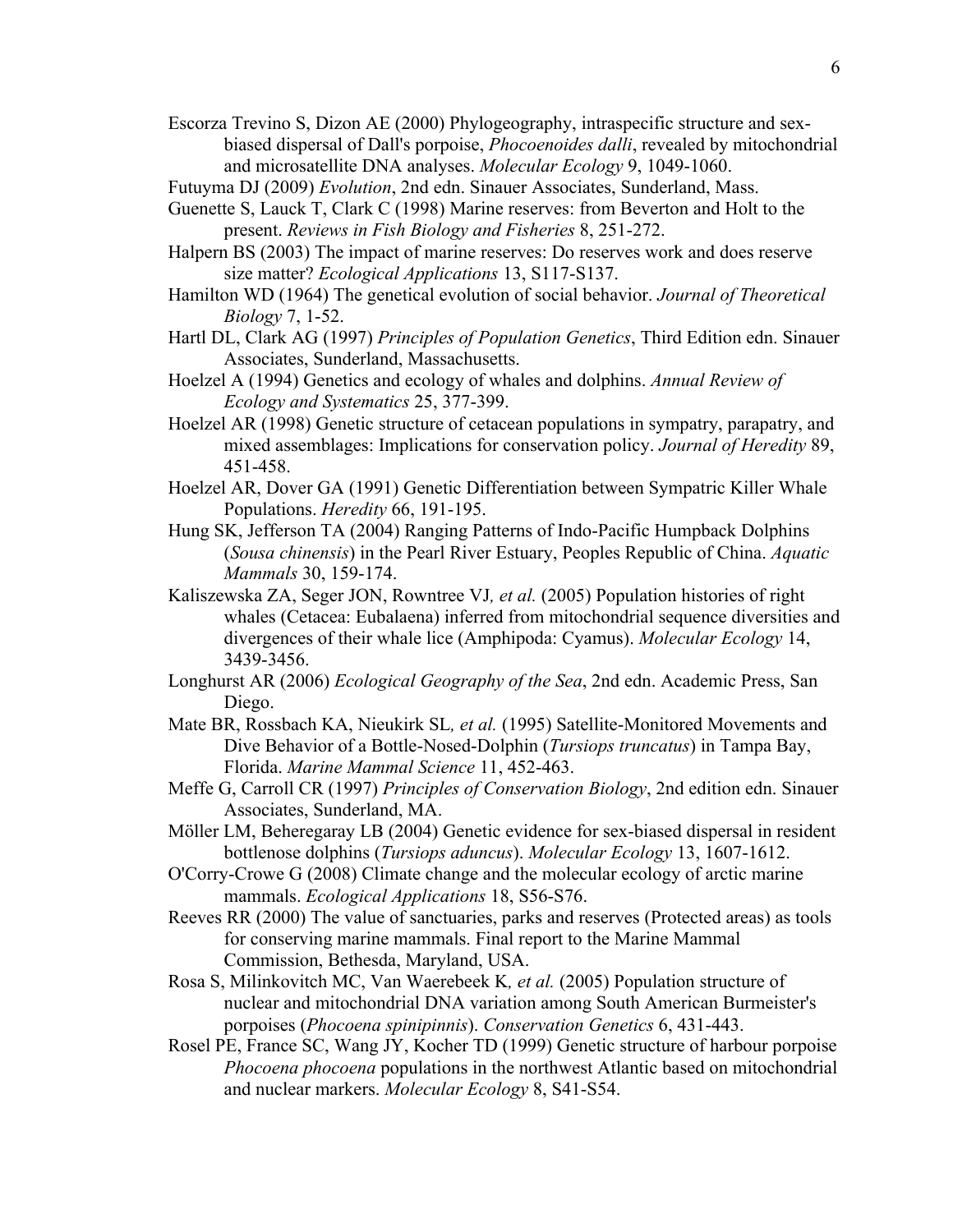- Rosenbaum HC, Pomilla C, Mendez M*, et al.* (2009) Population Structure of Humpback Whales from Their Breeding Grounds in the South Atlantic and Indian Oceans. *PLoS ONE* 4, e7318.
- Secchi ER, Wang JY, Murray BW, Rocha Campos CC, White BN (1998) Population differentiation in the franciscana (*Pontoporia blainvillei*) from two geographic locations in Brazil as determined from mitochondrial DNA control region sequences. *Canadian Journal of Zoology* 76, 1622-1627.
- Soule ME (1987) *Viable Populations for Conservation* Cambridge University Press, New York.
- Soule ME, Kohm KA (1989) Research in Population Ecology and Viability. In: *Research Priorities for Conservation Biology* (ed. Soule ME, Kohm, K.A.), pp. 31-46. Island Press, Washington, D.C.
- Storz JF, Beaumont MA (2002) Testing for genetic evidence of population expansion and contraction: An empirical analysis of microsatellite DNA variation using a hierarchical Bayesian model. *Evolution* 56, 154-166.
- Waples RS (1998) Separating the wheat from the chaff: Patterns of genetic differentiation in high gene flow species. *Journal of Heredity* 89, 438-450.
- Waples RS, Gaggiotti O (2006) What is a population? An empirical evaluation of some genetic methods for identifying the number of gene pools and their degree of connectivity. *Molecular Ecology* 15, 1419-1439.
- Wells RS, Rhinehart HL, Cunningham P*, et al.* (1999) Long distance offshore movements of bottlenose dolphins. *Marine Mammal Science* 15, 1098-1114.
- Wells RS, Scott MD, Irvine AB (1987) The social structure of free-ranging bottlenose dolphins. *Current Mammalogy* 1, 247-305.
- Wright S (1943) Isolation by distance. *Genetics* 28, 114-138.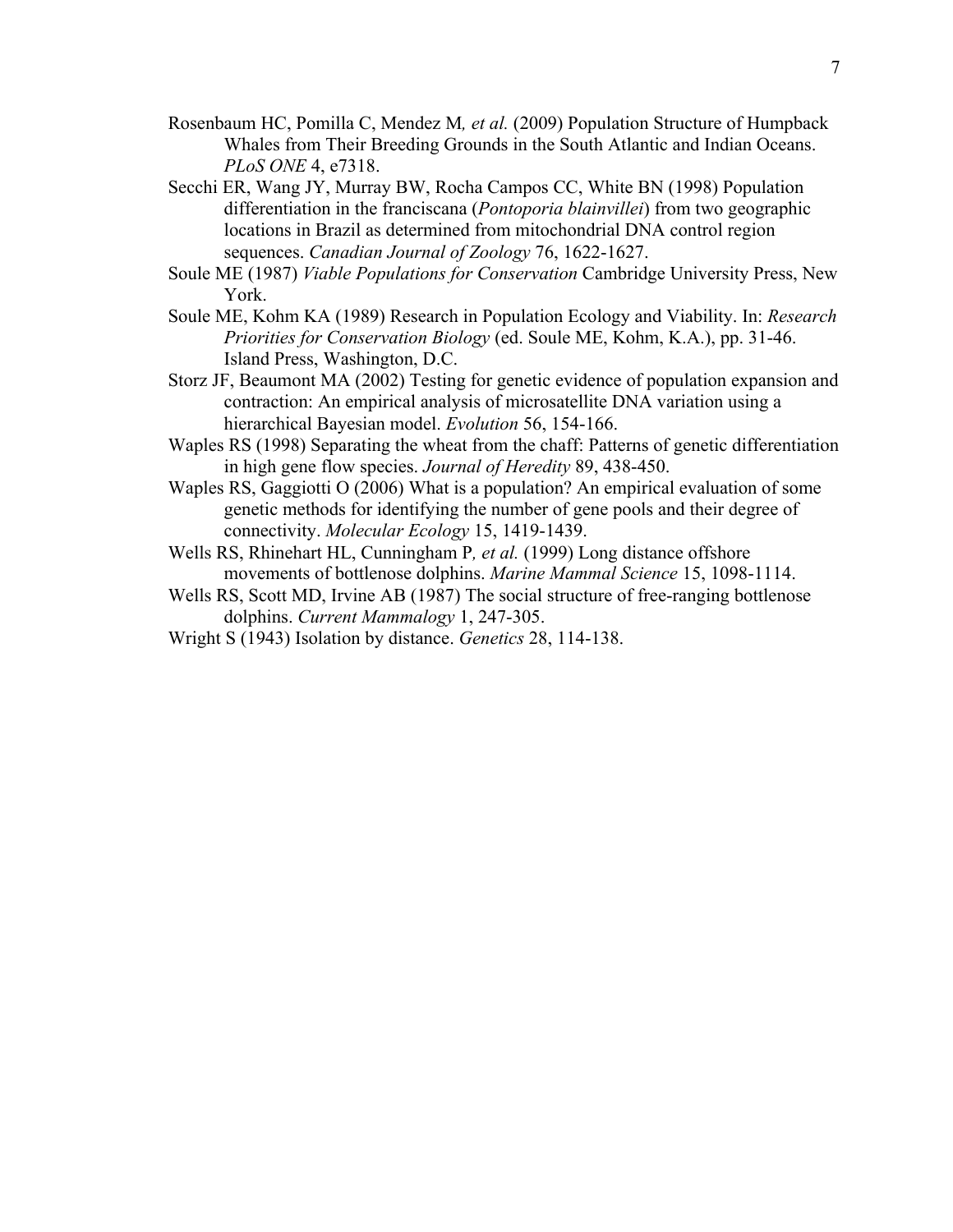#### **Final remarks**

This dissertation combines molecular and environmental data with a range of analytical techniques to address fundamental questions regarding the population structure of coastal cetaceans, and to contribute to conservation efforts in these species.

Using mitochondrial (mtDNA) and nuclear (nuDNA) genetic data, I found evidence of significant population structure at varying spatial scales for both study species. Whereas local scale structure of the mtDNA (i.e. Franciscana dolphins within Argentina) seemed associated with geographical distance, mtDNA regional structure (i.e. Franciscana dolphins across their entire distribution range and humpback dolphins in the Western Indian Ocean) and nuDNA local structure (i.e. Franciscana dolphins within Argentina) do not show significant IBD. Since cetaceans, and especially female cetaceans, are generally phylopatric, it would be expected that IBD be apparent for the mtDNA data. However, it is possible that regional scale assessments are above the species' capability for dispersal and that IBD patterns at such spatial scale become irrelevant. While it is not immediately obvious why male-biased dispersal (assessed indirectly though the nuDNA patterns) seems not constrained by geographical distance at local scales, it is possible that environmental factors become more relevant for animals that do disperse (i.e. males), therefore obscuring the purely spatial patterns. The IBED patterns in the nuDNA data and the fact that males exhibited weaker genetic structure support this possibility.

By combining spatially explicit environmental information with genetic data, it was found that environmental discontinuities and genetic breaks exhibit a considerable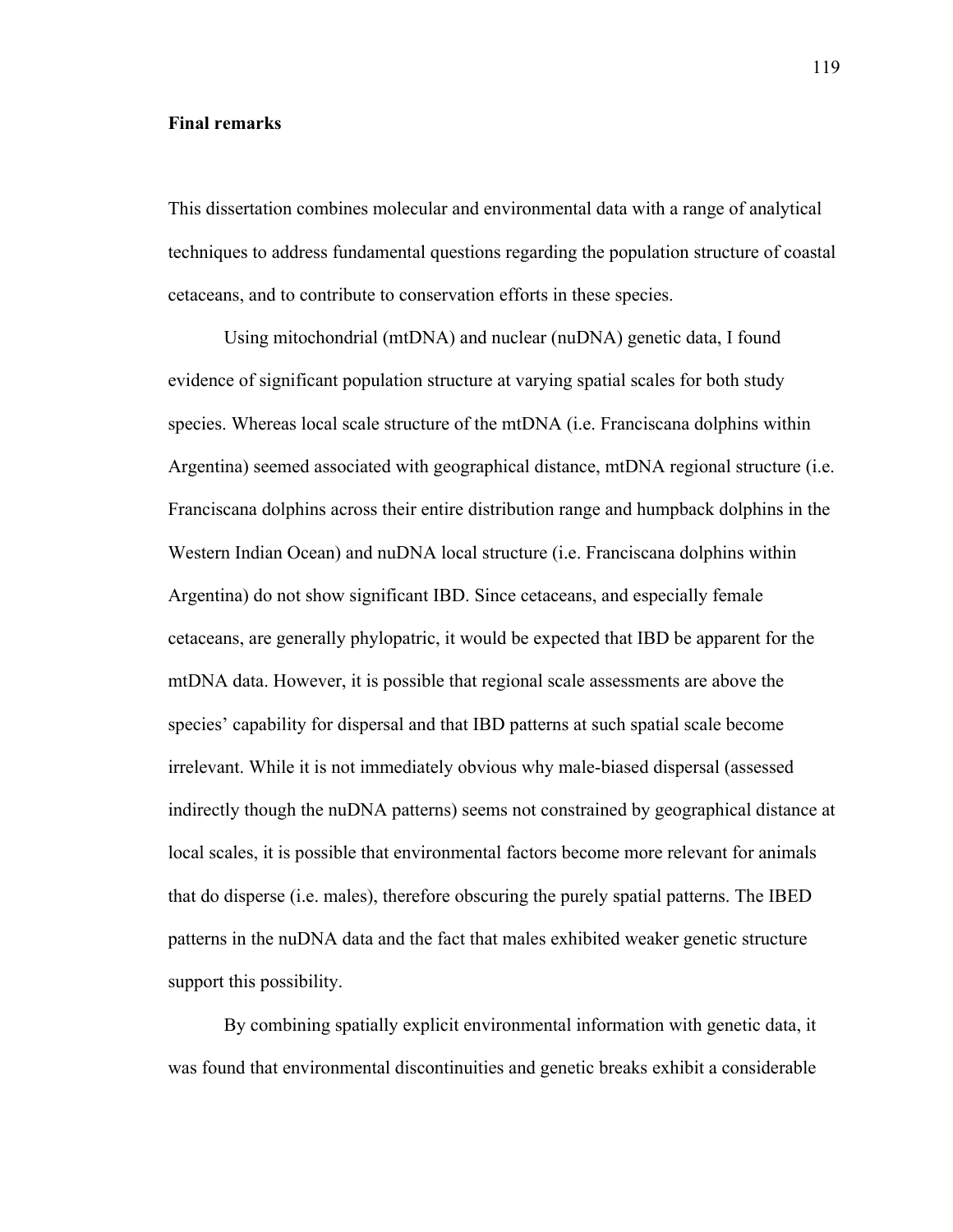degree of overlap for both studied species. Even though environmental heterogeneity is common in the marine environment, strong and conspicuous breaks are not frequent enough to justify this overlap as a random occurrence. Moreover, the fact that such an overlap is present for both species and for related environmental variables suggests that there is some biological significance behind these patterns. At least two different scenarios could explain such correlations between the environmental and genetic data. First, environmental variation could be directly related, in a functional way, to the observed genetic structure patterns. For instance, areas of relatively high primary productivity, which are conspicuous in ocean color images and are known to hold relatively high fish biomass, could function as feeding areas for top predators like odontocetes. Since feeding areas can drive population structure patterns, this hypothesis would help explain the relationship between the environmental and genetic data. In addition, surface current patterns are known to influence nutrient distribution and have the potential to impact the distribution of mobile marine animals. Thus, marine currents and ocean color features (i.e. productivity) could work synergistically influencing marine population structure from a direct functional perspective. Secondly, the observed environmental variation could be a proxy for environmental or ecological features not directly quantified by this variable. For instance, typical breeding areas for cetaceans are relatively shallow and geographically sheltered areas such as bays, gulfs and estuaries. As these areas have particular circulation patterns, they are conspicuous in ocean color images, and are most likely to be singled out by statistical approaches assessing environmental variation. In this second scenario, particular habitats that influence the population structure patterns of cetaceans would be distinguishable via remote sensing,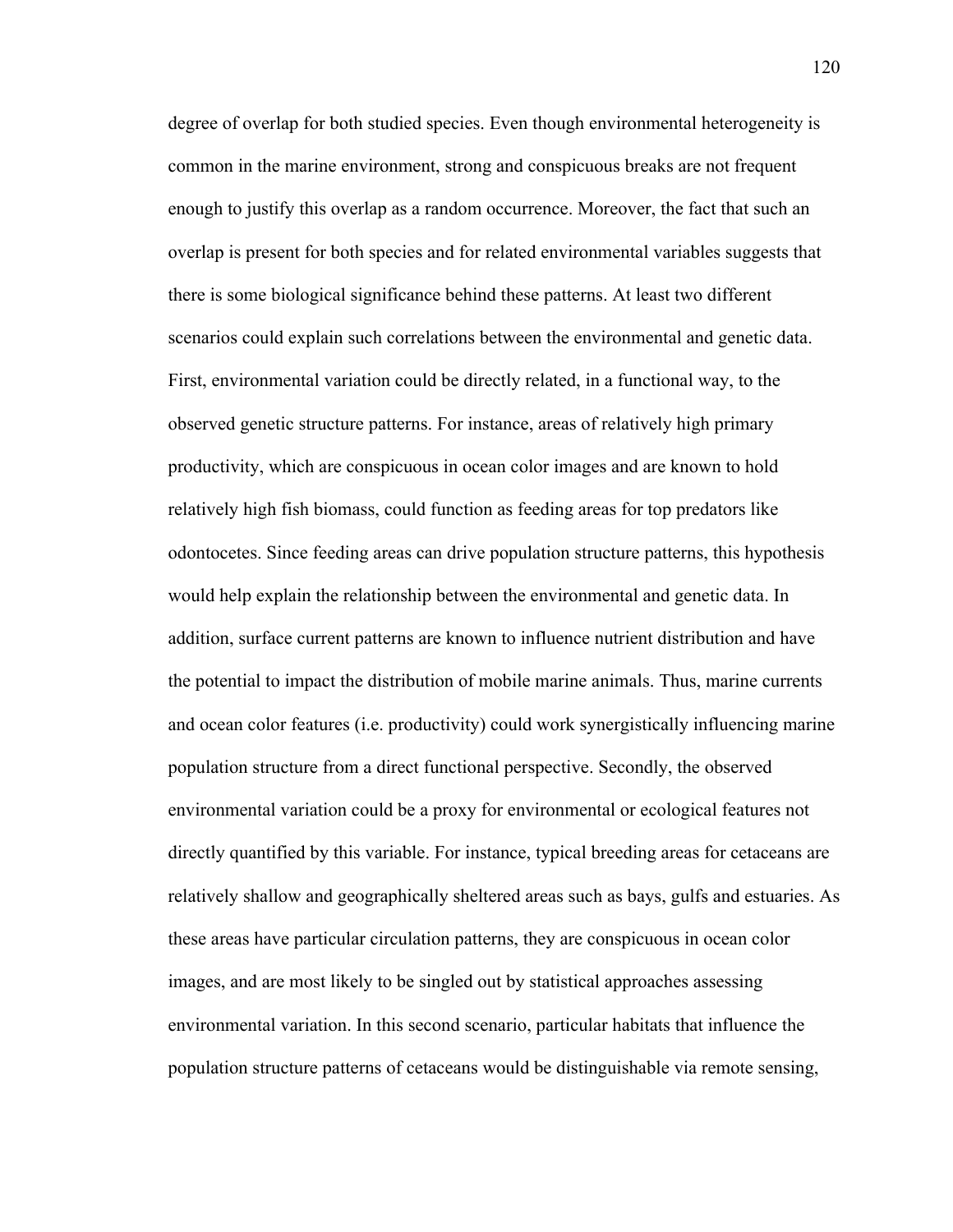explaining the overlap between the environmental and genetic data. In these two plausible scenarios, coupling of biological proxies (i.e. population structure patterns) and environmental indicators has the potential to uncover important ecological relationships between populations and their environment, and to identify specific geographical areas associated to such relationships. Bringing the presented data to this context, Bahia Samborombon, in northern Buenos Aires, is characterized by relatively high productivity, shallow waters, and in some cases presents sandbank systems that offer shelter from the rougher waters at the mouth of the La Plata Estuary. This area is environmentally different from any of its adjacent areas and houses a distinct Franciscana population. Both previous scenarios of breeding or feeding areas for Franciscanas would be plausible in Samborombón. Interestingly, humpback dolphins at both sides of the splitting of the South Equatorial Current show significant genetic structure. In addition, all areas showing no environmental data overlap in the Western Indian Ocean are inhabited by genetically distinct humpback dolphins, and the only case of environmental overlap showed concordant lack of population structure. Taken altogether, these results highlight the potential importance of environmental heterogeneity in the spatial genetic structure of coastal cetaceans. Although it would be difficult to generalize about the role of environmental breaks to marine dispersal patterns having assessed only two different species that are ecologically related, these results have the potential to be indicative of analogous patterns in other mobile marine species with similar ecological niches.

Whereas it is intuitively straightforward to assume that environmental variation, if biologically relevant, should have a proportional effect on population partition, this is a hypothesis that remained largely untested. An interesting result of this dissertation is the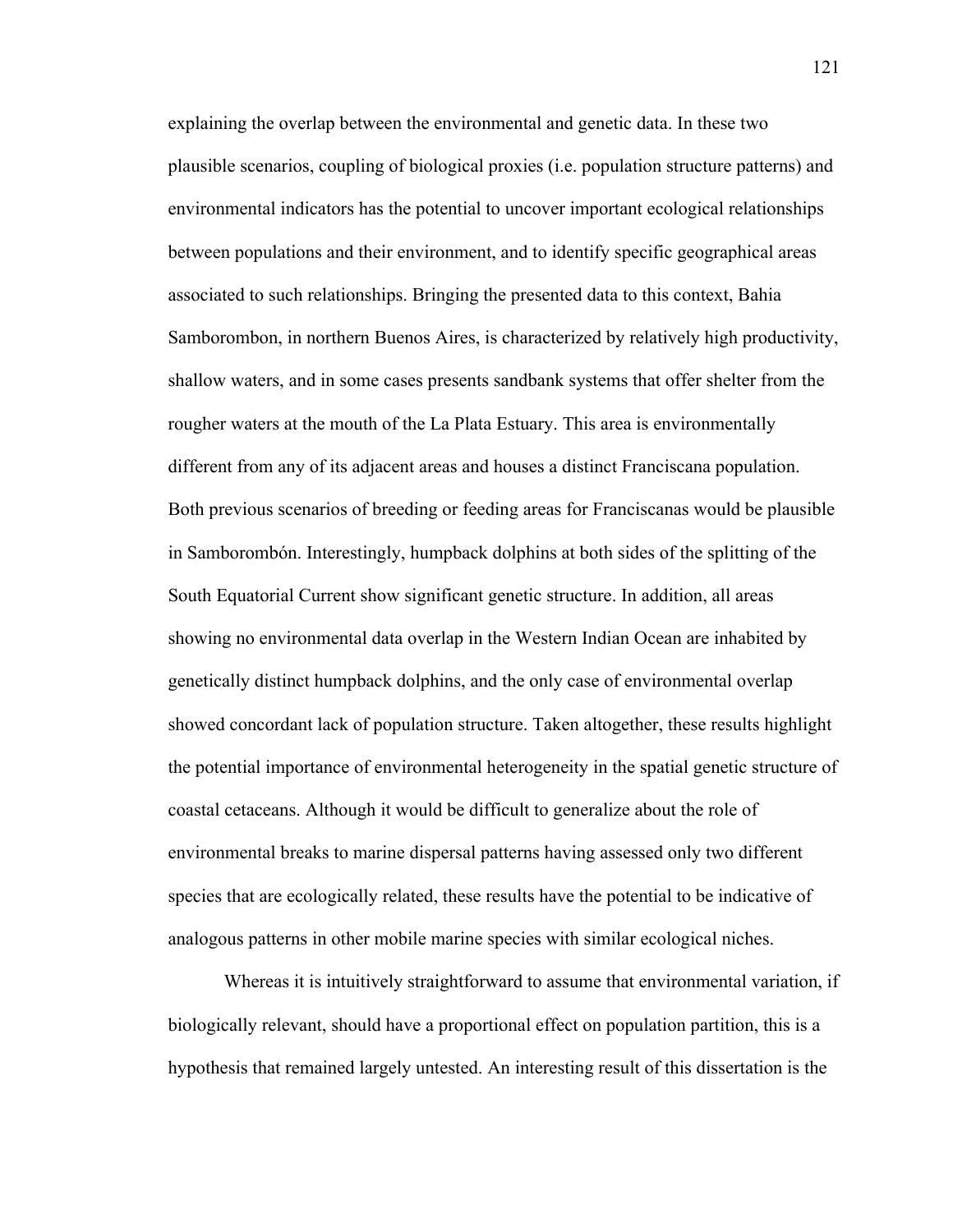observation of IBD-like patterns when assessing the spatial variation of environmental and genetic data (Chapter 2). These findings motivated a formal proposition of a pattern of isolation by environmental distance (IBED) for cetaceans. As IBED patterns were present only for the nuDNA data on local scale analyses (i.e. Franciscana dolphins in Argentina), it is possible that such patterns require a combination of small effects of phylopatry and a spatial scale that is within the dispersal capabilities of the species under study, so that dispersing individuals (i.e. male Franciscana dolphins) have the potential to actually experience environmental variation. A similar analysis utilizing bi-parentally inherited molecular markers for humpback dolphins in the Western Indian Ocean would allow one to either generalize about this issue, if analogous patterns are found, or assume that some of these issues could be driven, for instance, by behavioral aspects that might be idiosyncratic to each species. Given the suggestions of small dispersal capabilities for humpback dolphins, such an analysis would be most informative with a more comprehensive sampling, particularly in areas that are currently not studied.

The use of molecular data also served to address important conservation-related aspects of the species under study. First, genetic evidence was used to assess potential demographic and genetic impacts of cetacean by-catch, which could be cryptic to conventional observational studies. Although it is well known that by-catch is one of the greatest threats to small cetaceans as it removes large numbers of individuals from their populations, the potential impacts to specific demographic segments in those populations has received relatively little attention. Chapter 4 shows that both members of Franciscana mother-calf pairs and potentially reproductive pairs are caught together in fishing gear.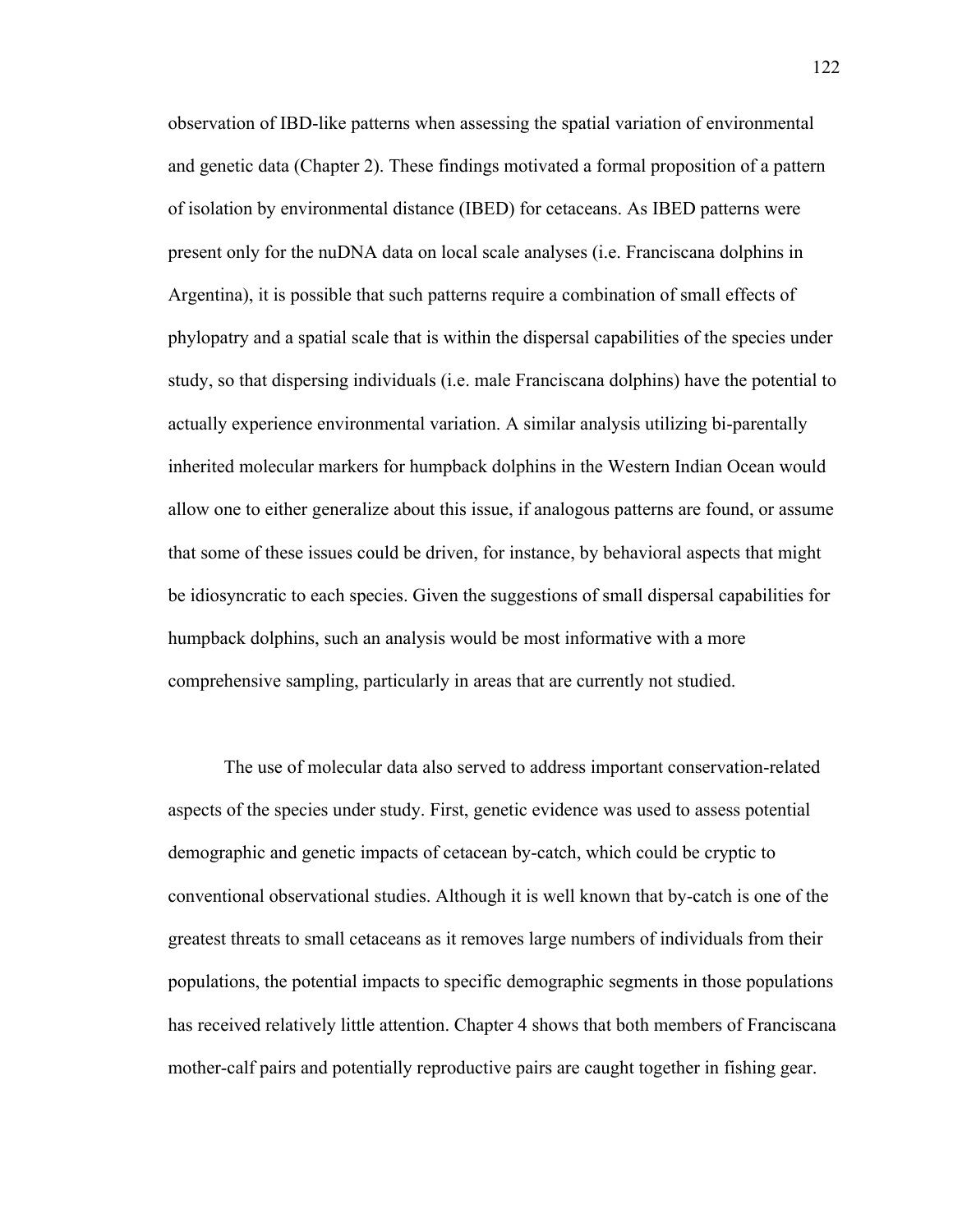Because many cetaceans are highly social, it is not unlikely that these kind of impacts apply more broadly to the taxonomic group than to particular species.

Secondly, genetic evidence provided a transparent and replicable framework for propositions of species management units based on quantitative genetic data. Chapters 1 and 2 support previous suggestions that at least four Franciscana Management Areas (FMAs) need to be designated along the entire species distribution to protect discrete Franciscana dolphin populations: two areas in Brazilian waters (FMAs I and II), one to protect the Franciscana distribution area in Uruguay (FMA III), and the last one in Argentina (FMA IV). However, the combined mtDNA and nuDNA data presented here suggest that Franciscana dolphins are locally structured in Argentina, and that the FMA framework should reflect this updated spatial arrangement of Franciscana populations at their southern range. In the Western Indian Ocean, the very strong and significant population structure observed for humpback dolphins in Oman, Tanzania and the Mozambique-South Africa grouping should leave little doubt that these groupings should be independently considered for management.

Third, coupled genetic and environmental information allow applying the concept of biological management units to specific geographical areas that make ecological sense. Because biological populations cannot be understood if they are removed from their habitats and the ecological connections with them, a framework that takes into account relevant environmental and ecological data will be closer to a more relevant population concept. Protecting areas that have the environmental characteristics and ecological resources to sustain wild populations may be the most, of not only, feasible strategy to conserving such populations. In South America, the very small potential of current MPAs